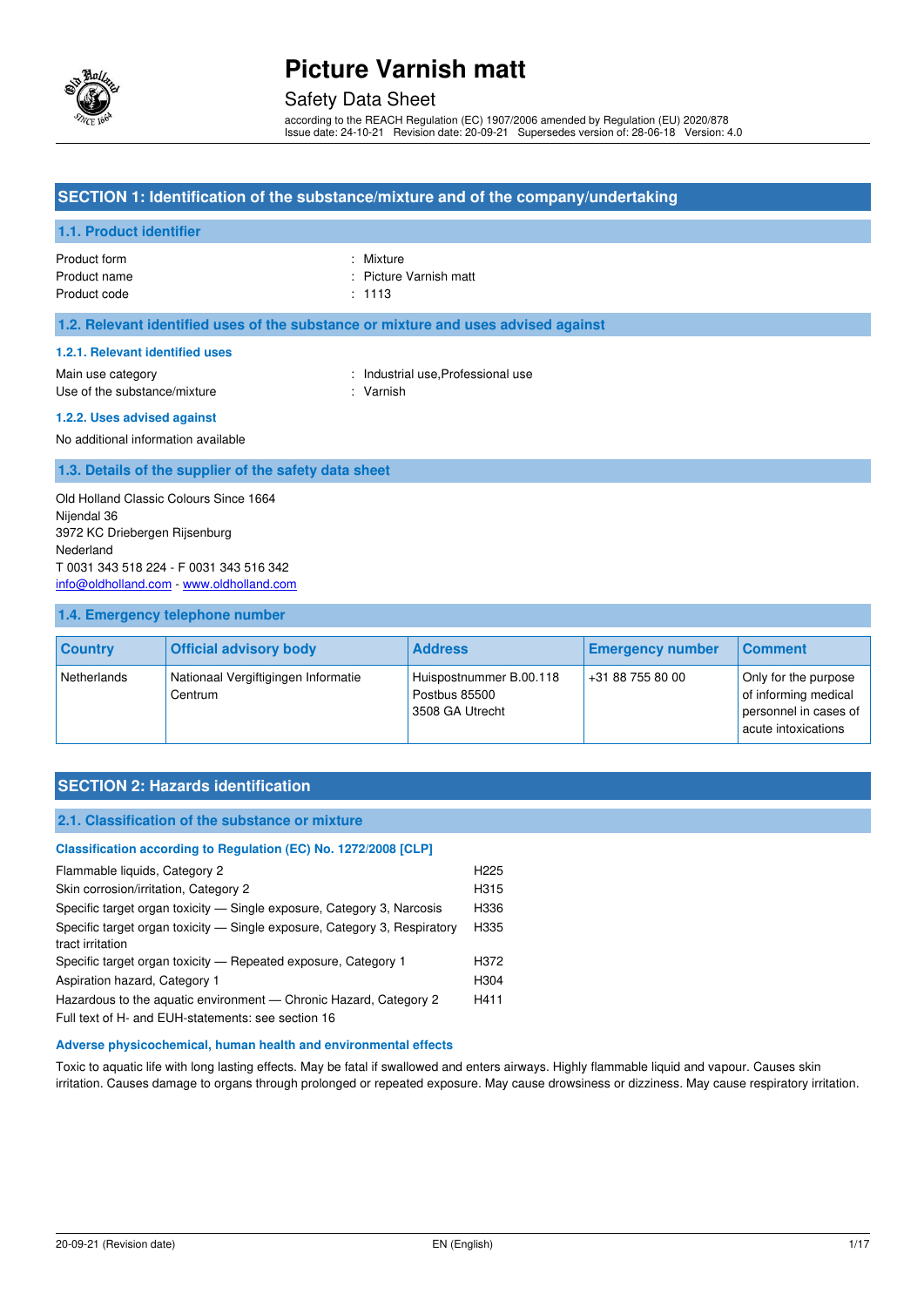### Safety Data Sheet

according to the REACH Regulation (EC) 1907/2006 amended by Regulation (EU) 2020/878

#### **2.2. Label elements**

| Labelling according to Regulation (EC) No. 1272/2008 [CLP] |                                                                                                                                                                                                                                                                                                                                                                                                                |  |
|------------------------------------------------------------|----------------------------------------------------------------------------------------------------------------------------------------------------------------------------------------------------------------------------------------------------------------------------------------------------------------------------------------------------------------------------------------------------------------|--|
| Hazard pictograms (CLP)                                    |                                                                                                                                                                                                                                                                                                                                                                                                                |  |
|                                                            | GHS02<br>GHS07<br>GHS08<br>GHS09                                                                                                                                                                                                                                                                                                                                                                               |  |
| Signal word (CLP)                                          | Danger                                                                                                                                                                                                                                                                                                                                                                                                         |  |
| Contains                                                   | : Hydrocarbons, C9-C12, n-alkanes, iso-alkanes, cyclic, aromatic compounds (16.3%),<br>Hydrocarbons, C9, aromatics                                                                                                                                                                                                                                                                                             |  |
| Hazard statements (CLP)                                    | : H225 - Highly flammable liquid and vapour.<br>H304 - May be fatal if swallowed and enters airways.<br>H315 - Causes skin irritation.<br>H335 - May cause respiratory irritation.<br>H336 - May cause drowsiness or dizziness.<br>H372 - Causes damage to organs through prolonged or repeated exposure.<br>H411 - Toxic to aquatic life with long lasting effects.                                           |  |
| Precautionary statements (CLP)                             | : P210 - Keep away from heat, hot surfaces, sparks, open flames and other ignition sources.<br>No smoking.<br>P261 - Avoid breathing vapours, mist, spray.<br>P264 - Wash hands, forearms and face thoroughly after handling.<br>P273 - Avoid release to the environment.<br>P301+P310+P331 - IF SWALLOWED: Immediately call a doctor, a POISON CENTER. Do<br>NOT induce vomiting.<br>P391 - Collect spillage. |  |

#### **2.3. Other hazards**

This substance/mixture does not meet the PBT criteria of REACH regulation, annex XIII This substance/mixture does not meet the vPvB criteria of REACH regulation, annex XIII

The mixture does not contain substance(s) included in the list established in accordance with Article 59(1) of REACH for having endocrine disrupting properties, or is not identified as having endocrine disrupting properties in accordance with the criteria set out in Commission Delegated Regulation (EU) 2017/2100 or Commission Regulation (EU) 2018/605

### **SECTION 3: Composition/information on ingredients**

#### **3.1. Substances**

#### Not applicable

#### **3.2. Mixtures**

| <b>Name</b>                                                                                                                                | <b>Product identifier</b>                                                                                | $\%$      | <b>Classification according to</b><br><b>Regulation (EC) No. 1272/2008</b><br>[CLP]                                                                                             |
|--------------------------------------------------------------------------------------------------------------------------------------------|----------------------------------------------------------------------------------------------------------|-----------|---------------------------------------------------------------------------------------------------------------------------------------------------------------------------------|
| Hydrocarbons, C9-C12, n-alkanes, iso-alkanes, cyclic,<br>aromatic compounds (16.3%)<br>substance with a Community workplace exposure limit | CAS-No.: 64742-82-1<br>EC-No.: 265-185-4<br>EC Index-No.: 649-330-00-2<br>REACH-no: 01-2119458049-<br>33 | < 70      | Flam. Lig. 3, H226<br>Skin Irrit. 2, H315<br>Muta. Not classified<br>Carc. Not classified<br>STOT SE 3, H336<br>STOT RE 1, H372<br>Asp. Tox. 1, H304<br>Aquatic Chronic 2, H411 |
| Hydrocarbons, C9, aromatics                                                                                                                | CAS-No.: 64742-95-6<br>EC-No.: 918-668-5<br>REACH-no: 01-2119455851-<br>35                               | $20 - 25$ | Flam. Lig. 3, H226<br>STOT SE 3, H336<br>STOT SE 3, H335<br>Asp. Tox. 1, H304<br>Aquatic Chronic 2, H411                                                                        |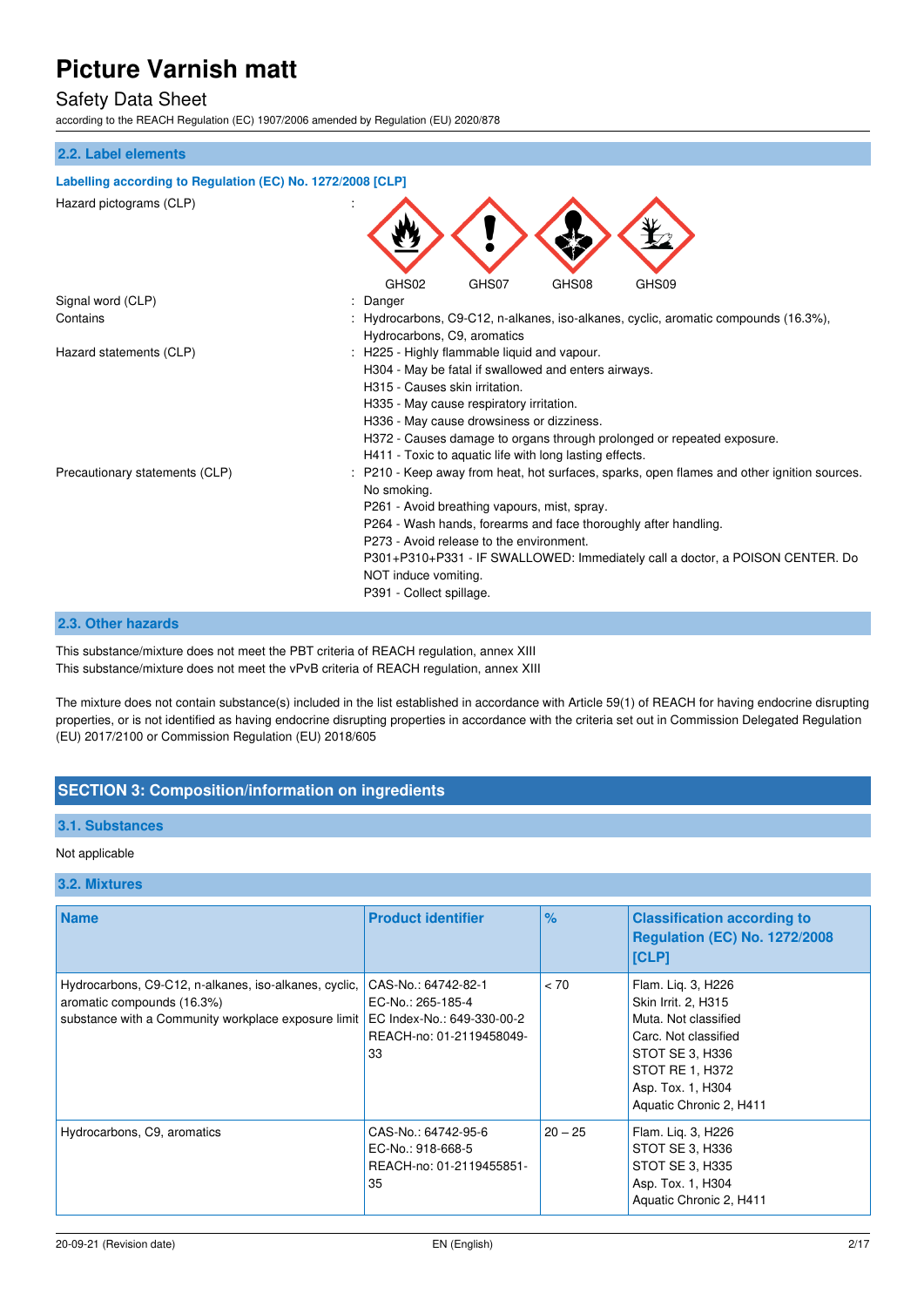### Safety Data Sheet

according to the REACH Regulation (EC) 1907/2006 amended by Regulation (EU) 2020/878

| <b>Name</b>                                                                                                                                             | <b>Product identifier</b>                                                                             | %             | <b>Classification according to</b><br><b>Regulation (EC) No. 1272/2008</b><br>[CLP]                                                  |
|---------------------------------------------------------------------------------------------------------------------------------------------------------|-------------------------------------------------------------------------------------------------------|---------------|--------------------------------------------------------------------------------------------------------------------------------------|
| ethanol; ethyl alcohol<br>substance with national workplace exposure limit(s)<br>(NL)                                                                   | CAS-No.: 64-17-5<br>EC-No.: 200-578-6<br>EC Index-No.: 603-002-00-5<br>REACH-no: 01-2119457610-<br>43 | $1 - 2$       | Flam. Lig. 2, H225                                                                                                                   |
| acetone; propan-2-one; propanone<br>substance with national workplace exposure limit(s)<br>(NL); substance with a Community workplace<br>exposure limit | CAS-No.: 67-64-1<br>EC-No.: 200-662-2<br>EC Index-No.: 606-001-00-8<br>REACH-no: 01-2119471330-<br>49 | $0,01 - 0,25$ | Flam. Lig. 2, H225<br>Eye Irrit. 2, H319<br>STOT SE 3, H336                                                                          |
| methanol<br>substance with national workplace exposure limit(s)<br>(NL); substance with a Community workplace<br>exposure limit                         | CAS-No.: 67-56-1<br>EC-No.: 200-659-6<br>EC Index-No.: 603-001-00-X<br>REACH-no: 01-2119433307-<br>44 | $0.01 - 0.25$ | Flam. Lig. 2, H225<br>Acute Tox. 3 (Oral), H301<br>Acute Tox. 3 (Dermal), H311<br>Acute Tox. 3 (Inhalation), H331<br>STOT SE 1, H370 |

| <b>Name</b><br><b>Product identifier</b>                                                                          | <b>Specific concentration limits</b>                               |
|-------------------------------------------------------------------------------------------------------------------|--------------------------------------------------------------------|
| methanol<br>CAS-No.: 67-56-1<br>EC-No.: 200-659-6<br>EC Index-No.: 603-001-00-X<br>REACH-no: 01-2119433307-<br>44 | $(3 \leq C < 10)$ STOT SE 2, H371<br>(10 ≤C < 100) STOT SE 1, H370 |

Full text of H- and EUH-statements: see section 16

| <b>SECTION 4: First aid measures</b>                                                                                             |                                                                                                                                                                                                             |
|----------------------------------------------------------------------------------------------------------------------------------|-------------------------------------------------------------------------------------------------------------------------------------------------------------------------------------------------------------|
| 4.1. Description of first aid measures                                                                                           |                                                                                                                                                                                                             |
| First-aid measures general                                                                                                       | : Never give anything by mouth to an unconscious person. If medical advice is needed, have                                                                                                                  |
| First-aid measures after inhalation                                                                                              | product container or label at hand. Immediately call a POISON CENTER or doctor.<br>: Remove person to fresh air and keep comfortable for breathing. Give oxygen or artificial                               |
|                                                                                                                                  | respiration if necessary. Call a POISON CENTER/doctor if you feel unwell.                                                                                                                                   |
| First-aid measures after skin contact                                                                                            | : Wash with water and soap. Take off immediately all contaminated clothing. If skin irritation<br>or rash occurs: Get medical advice/attention.                                                             |
| First-aid measures after eye contact                                                                                             | : Immediately flush eyes thoroughly with water for at least 15 minutes. Remove contact<br>lenses, if present and easy to do. Continue rinsing. If eye irritation persists: Get medical<br>advice/attention. |
| First-aid measures after ingestion                                                                                               | : Rinse mouth. Do NOT induce vomiting. Immediately call a POISON CENTER/doctor.                                                                                                                             |
| 4.2. Most important symptoms and effects, both acute and delayed                                                                 |                                                                                                                                                                                                             |
| Symptoms/effects<br>Symptoms/effects after inhalation<br>Symptoms/effects after skin contact<br>Symptoms/effects after ingestion | : May cause drowsiness or dizziness.<br>: May cause respiratory irritation.<br>: Irritation. Repeated exposure may cause skin dryness or cracking.<br>: Risk of lung oedema.                                |

**4.3. Indication of any immediate medical attention and special treatment needed** 

Treat symptomatically.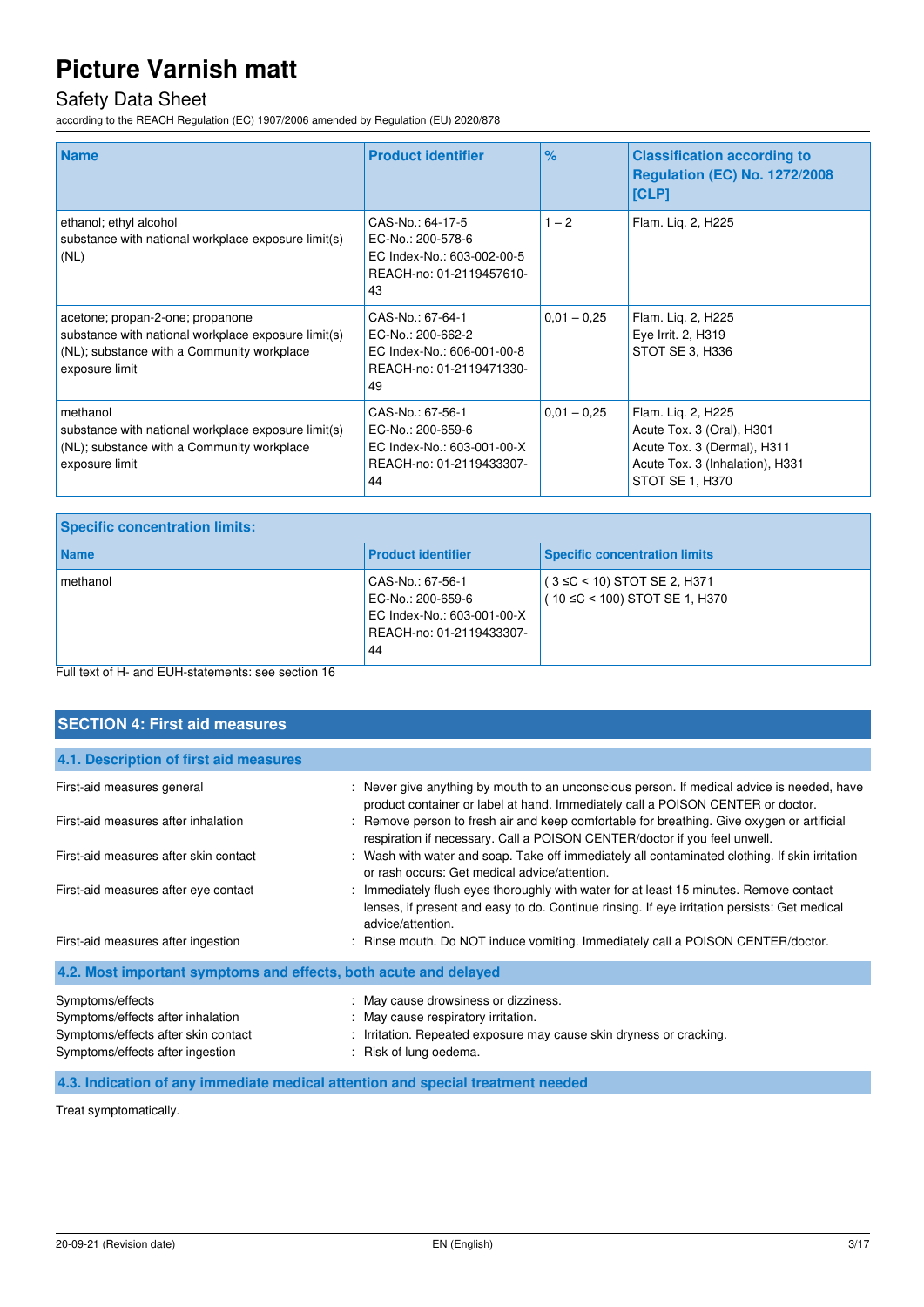### Safety Data Sheet

according to the REACH Regulation (EC) 1907/2006 amended by Regulation (EU) 2020/878

| <b>SECTION 5: Firefighting measures</b>                                          |                                                                                                                                                                                                                                                                                                                                             |
|----------------------------------------------------------------------------------|---------------------------------------------------------------------------------------------------------------------------------------------------------------------------------------------------------------------------------------------------------------------------------------------------------------------------------------------|
| 5.1. Extinguishing media                                                         |                                                                                                                                                                                                                                                                                                                                             |
| Suitable extinguishing media<br>Unsuitable extinguishing media                   | : Sand. Foam. Dry powder. Carbon dioxide. Water spray.<br>: Do not use a heavy water stream.                                                                                                                                                                                                                                                |
| 5.2. Special hazards arising from the substance or mixture                       |                                                                                                                                                                                                                                                                                                                                             |
| Fire hazard<br>Hazardous decomposition products in case of fire                  | : Highly flammable liquid and vapour.<br>: For further information, refer to section 10 : "Stability and Reactivity".                                                                                                                                                                                                                       |
| 5.3. Advice for firefighters                                                     |                                                                                                                                                                                                                                                                                                                                             |
| Firefighting instructions<br>Protection during firefighting<br>Other information | : Use water spray or fog for cooling exposed containers. Exercise caution when fighting any<br>chemical fire. Prevent fire fighting water from entering the environment.<br>: Do not enter fire area without proper protective equipment, including respiratory protection.<br>: Prevent fire fighting water from entering the environment. |

| <b>SECTION 6: Accidental release measures</b>                            |                                                                                                                                                        |
|--------------------------------------------------------------------------|--------------------------------------------------------------------------------------------------------------------------------------------------------|
| 6.1. Personal precautions, protective equipment and emergency procedures |                                                                                                                                                        |
| 6.1.1. For non-emergency personnel                                       |                                                                                                                                                        |
| <b>Emergency procedures</b>                                              | : Evacuate unnecessary personnel. No open flames, no sparks, and no smoking. Avoid<br>contact with skin and eyes. Do not breathe vapours, mist, spray. |
| 6.1.2. For emergency responders                                          |                                                                                                                                                        |
| Protective equipment                                                     | : Equip cleanup crew with proper protection. For further information refer to section 8:<br>"Exposure controls/personal protection".                   |
| <b>Emergency procedures</b>                                              | : Ventilate area.                                                                                                                                      |
| <b>6.2. Environmental precautions</b>                                    |                                                                                                                                                        |

Do not allow to enter drains or water courses.

| 6.3. Methods and material for containment and cleaning up |                                                                                                                                                                                  |
|-----------------------------------------------------------|----------------------------------------------------------------------------------------------------------------------------------------------------------------------------------|
| For containment                                           | : Collect spillage.                                                                                                                                                              |
| Methods for cleaning up                                   | : Take up liquid spill into absorbent material. Sweep or shovel spills into appropriate container<br>for disposal. Notify authorities if product enters sewers or public waters. |
| Other information                                         | : Dispose of materials or solid residues at an authorized site.                                                                                                                  |

#### **6.4. Reference to other sections**

For further information refer to section 8: "Exposure controls/personal protection". Concerning disposal elimination after cleaning, see section 13.

| <b>SECTION 7: Handling and storage</b>            |                                                                                                                                                                                                                                                                                                                                                                                                                                                                                                                                                                                                                                                                                                                                                                                            |  |
|---------------------------------------------------|--------------------------------------------------------------------------------------------------------------------------------------------------------------------------------------------------------------------------------------------------------------------------------------------------------------------------------------------------------------------------------------------------------------------------------------------------------------------------------------------------------------------------------------------------------------------------------------------------------------------------------------------------------------------------------------------------------------------------------------------------------------------------------------------|--|
| 7.1. Precautions for safe handling                |                                                                                                                                                                                                                                                                                                                                                                                                                                                                                                                                                                                                                                                                                                                                                                                            |  |
| Precautions for safe handling<br>Hygiene measures | : Concerning personal protective equipment to use, see item 8. Provide good ventilation in<br>process area to prevent formation of vapour. Keep away from heat, hot surfaces, sparks,<br>open flames and other ignition sources. No smoking. Ground/bond container and receiving<br>equipment. Use only non-sparking tools. Take precautionary measures against static<br>discharge. Flammable vapours may accumulate in the container. Use explosion-proof<br>equipment. Wear personal protective equipment. Avoid contact with skin and eyes. Do not<br>breathe vapours, mist, spray. Use only outdoors or in a well-ventilated area.<br>: Do not eat, drink or smoke when using this product. Always wash hands after handling the<br>product. Wash contaminated clothing before reuse. |  |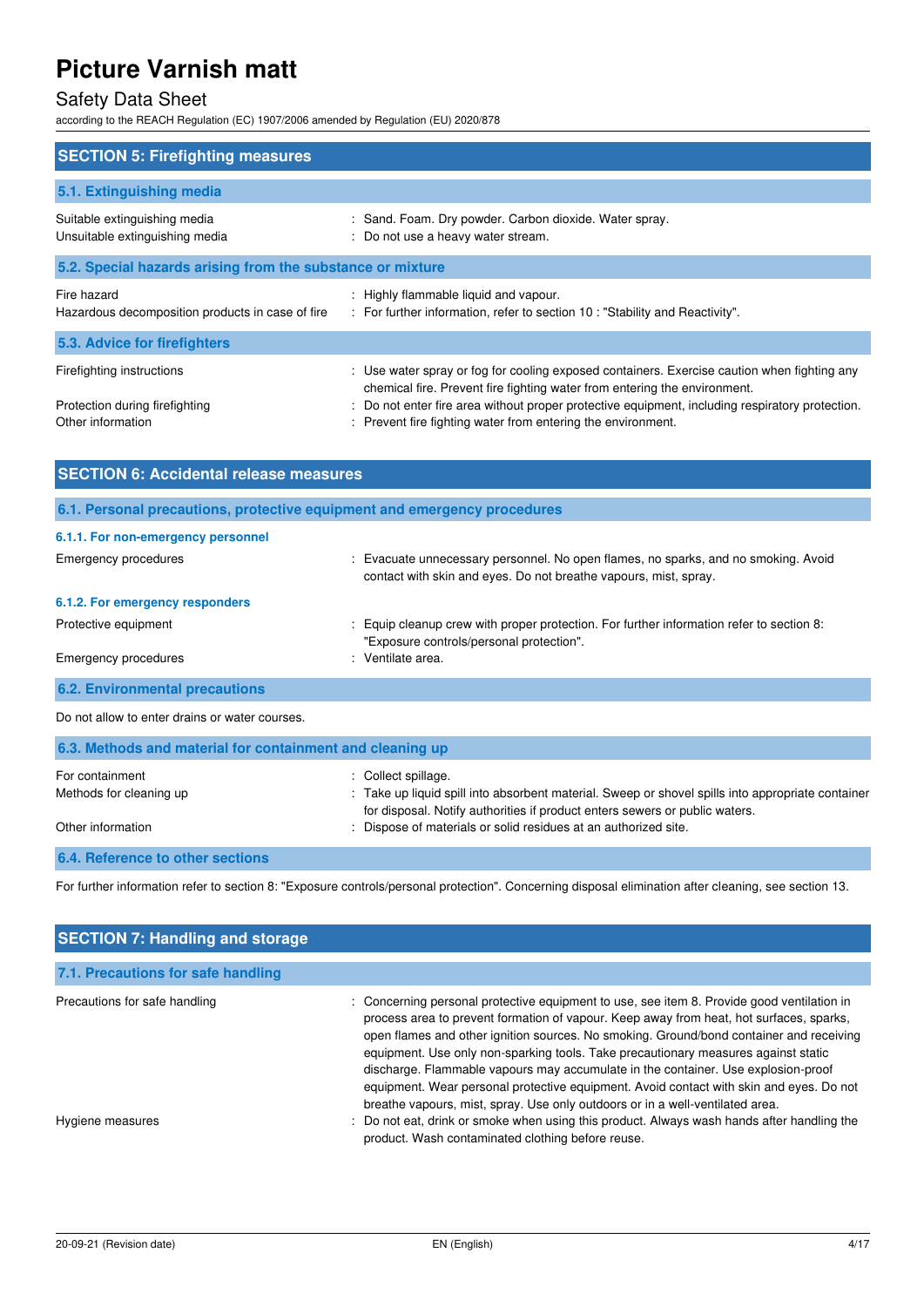### Safety Data Sheet

according to the REACH Regulation (EC) 1907/2006 amended by Regulation (EU) 2020/878

| 7.2. Conditions for safe storage, including any incompatibilities |                                                                                                                                                                                                                  |
|-------------------------------------------------------------------|------------------------------------------------------------------------------------------------------------------------------------------------------------------------------------------------------------------|
| <b>Technical measures</b>                                         | : Explosion-free electrical equipment and lighting with earth. Ground/bond container and<br>receiving equipment.                                                                                                 |
| Storage conditions                                                | : Keep only in the original container in a cool well ventilated place. Keep container closed<br>when not in use. Store locked up. Store in a well-ventilated place. Keep cool. Keep<br>container tightly closed. |
| Incompatible products                                             | : Strong bases. Strong acids. Strong oxidation agent.                                                                                                                                                            |
| Heat and ignition sources                                         | : Keep away from heat and direct sunlight, ignition sources.                                                                                                                                                     |
| 7.3. Specific end use(s)                                          |                                                                                                                                                                                                                  |

Solvent.

### **SECTION 8: Exposure controls/personal protection**

#### **8.1. Control parameters**

**8.1.1 National occupational exposure and biological limit values** 

| Hydrocarbons, C9-C12, n-alkanes, iso-alkanes, cyclic, aromatic compounds (16.3%) (64742-82-1) |                                    |
|-----------------------------------------------------------------------------------------------|------------------------------------|
| <b>EU - Indicative Occupational Exposure Limit (IOEL)</b>                                     |                                    |
| Local name                                                                                    | White spirit Type 1                |
| <b>IOEL TWA</b>                                                                               | 116 mg/m $3$                       |
| <b>IOEL TWA [ppm]</b>                                                                         | 20 ppm                             |
| <b>IOEL STEL</b>                                                                              | 290 mg/m $3$                       |
| IOEL STEL [ppm]                                                                               | 50 ppm                             |
| Remark                                                                                        | Skin. (Year of adoption 2007)      |
| Regulatory reference                                                                          | <b>SCOEL Recommendations</b>       |
| acetone; propan-2-one; propanone (67-64-1)                                                    |                                    |
| <b>EU - Indicative Occupational Exposure Limit (IOEL)</b>                                     |                                    |
| Local name                                                                                    | Acetone                            |
| <b>IOEL TWA</b>                                                                               | 1210 mg/m <sup>3</sup>             |
| <b>IOEL TWA [ppm]</b>                                                                         | 500 ppm                            |
| Regulatory reference                                                                          | COMMISSION DIRECTIVE 2000/39/EC    |
| <b>Netherlands - Occupational Exposure Limits</b>                                             |                                    |
| Local name                                                                                    | Aceton                             |
| TGG-8u (OEL TWA)                                                                              | 1210 mg/m <sup>3</sup>             |
| TGG-15min (OEL STEL)                                                                          | 2420 mg/m <sup>3</sup>             |
| Regulatory reference                                                                          | Arbeidsomstandighedenregeling 2021 |
| ethanol; ethyl alcohol (64-17-5)                                                              |                                    |
| <b>Netherlands - Occupational Exposure Limits</b>                                             |                                    |
| Local name                                                                                    | Ethanol                            |
| TGG-8u (OEL TWA)                                                                              | 260 mg/m <sup>3</sup>              |
| TGG-15min (OEL STEL)                                                                          | 1900 mg/m <sup>3</sup>             |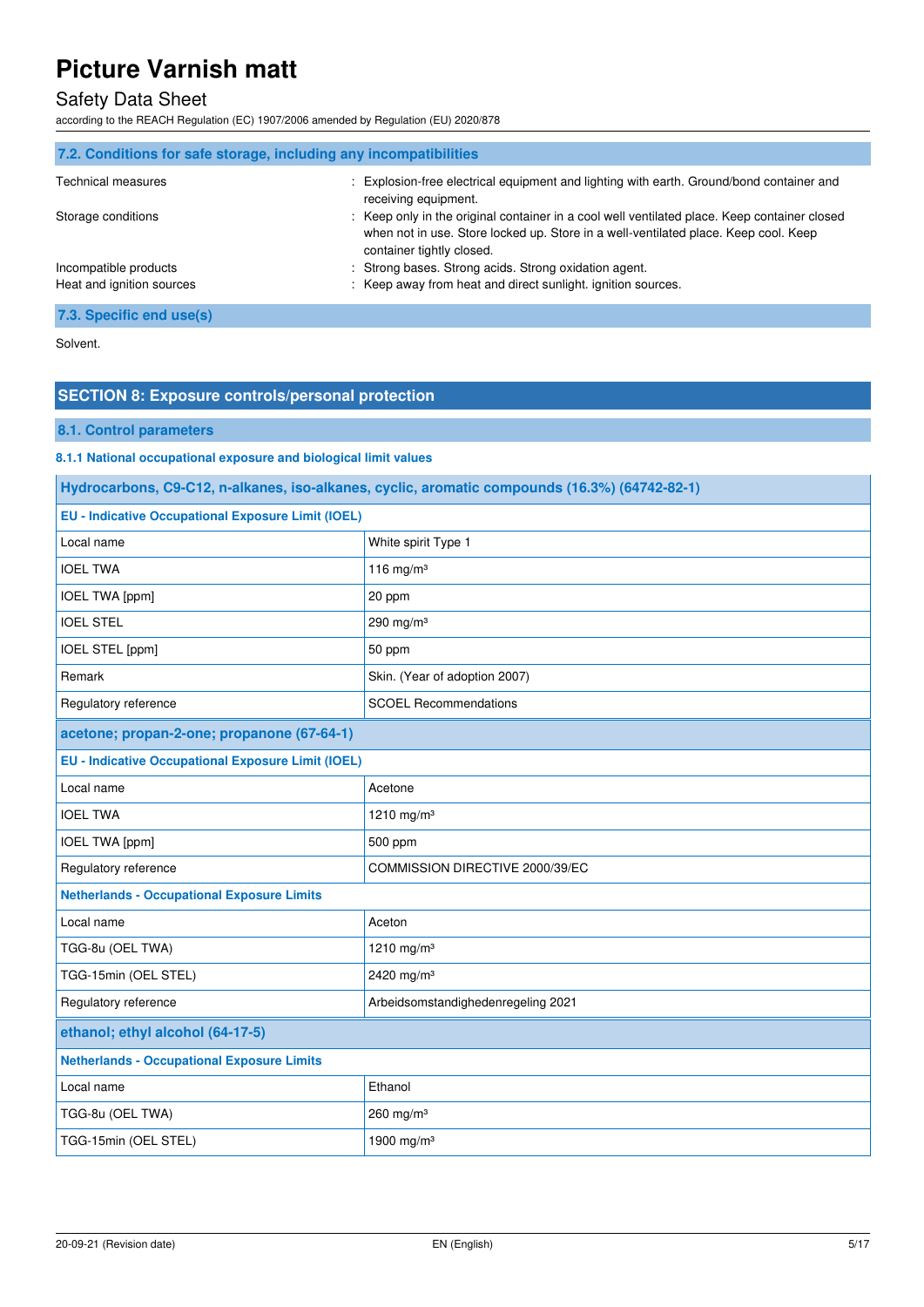### Safety Data Sheet

according to the REACH Regulation (EC) 1907/2006 amended by Regulation (EU) 2020/878

| ethanol; ethyl alcohol (64-17-5)                          |                                                                                                                                                                                                                                                                                                                                                                                         |  |
|-----------------------------------------------------------|-----------------------------------------------------------------------------------------------------------------------------------------------------------------------------------------------------------------------------------------------------------------------------------------------------------------------------------------------------------------------------------------|--|
| Remark                                                    | Kankerverwekkende stof. H (Huidopname) Stoffen die relatief gemakkelijk door de huid<br>kunnen worden opgenomen, hetgeen een substantiële bijdrage kan betekenen aan de<br>totale inwendige blootstelling, hebben in de lijst een H-aanduiding. Bij deze stoffen moeten<br>naast maatregelen tegen inademing ook adequate maatregelen ter voorkoming van<br>huidcontact worden genomen. |  |
| Regulatory reference                                      | Arbeidsomstandighedenregeling 2021                                                                                                                                                                                                                                                                                                                                                      |  |
| methanol (67-56-1)                                        |                                                                                                                                                                                                                                                                                                                                                                                         |  |
| <b>EU - Indicative Occupational Exposure Limit (IOEL)</b> |                                                                                                                                                                                                                                                                                                                                                                                         |  |
| Local name                                                | Methanol                                                                                                                                                                                                                                                                                                                                                                                |  |
| <b>IOEL TWA</b>                                           | 260 mg/m $3$                                                                                                                                                                                                                                                                                                                                                                            |  |
| IOEL TWA [ppm]                                            | 200 ppm                                                                                                                                                                                                                                                                                                                                                                                 |  |
| Remark                                                    | Skin                                                                                                                                                                                                                                                                                                                                                                                    |  |
| Regulatory reference                                      | COMMISSION DIRECTIVE 2006/15/EC                                                                                                                                                                                                                                                                                                                                                         |  |
| <b>Netherlands - Occupational Exposure Limits</b>         |                                                                                                                                                                                                                                                                                                                                                                                         |  |
| Local name                                                | Methanol                                                                                                                                                                                                                                                                                                                                                                                |  |
| TGG-8u (OEL TWA)                                          | 133 mg/m $3$                                                                                                                                                                                                                                                                                                                                                                            |  |
| Remark                                                    | H (Huidopname) Stoffen die relatief gemakkelijk door de huid kunnen worden opgenomen,                                                                                                                                                                                                                                                                                                   |  |

| Regulatory reference | Arbeidsomstandighedenregeling 2021                                                                                                                                        |
|----------------------|---------------------------------------------------------------------------------------------------------------------------------------------------------------------------|
|                      | hebben in de lijst een H-aanduiding. Bij deze stoffen moeten naast maatregelen tegen<br>inademing ook adequate maatregelen ter voorkoming van huidcontact worden genomen. |
|                      | hetgeen een substantiële bijdrage kan betekenen aan de totale inwendige blootstelling,                                                                                    |

#### **8.1.2. Recommended monitoring procedures**

No additional information available

#### **8.1.3. Air contaminants formed**

No additional information available

#### **8.1.4. DNEL and PNEC**

No additional information available

#### **8.1.5. Control banding**

No additional information available

**8.2. Exposure controls** 

#### **8.2.1. Appropriate engineering controls**

#### **Appropriate engineering controls:**

Ensure good ventilation of the work station.

**8.2.2. Personal protection equipment** 

#### **Personal protective equipment:**

Gloves. Safety glasses. Approved respirator. **Personal protective equipment symbol(s):** 



#### **8.2.2.1. Eye and face protection**

**Eye protection:**  Safety glasses. EN 166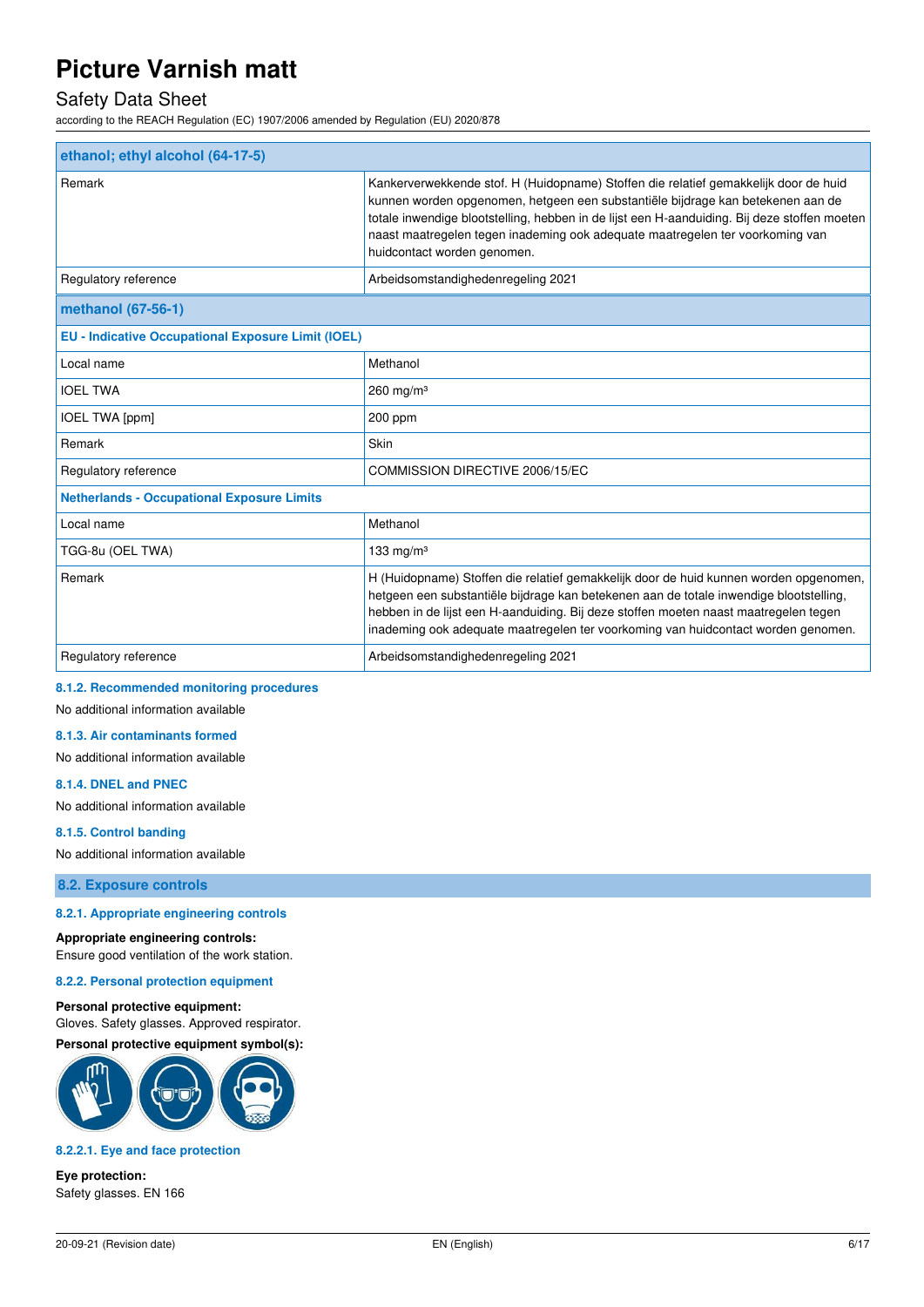### Safety Data Sheet

according to the REACH Regulation (EC) 1907/2006 amended by Regulation (EU) 2020/878

#### **8.2.2.2. Skin protection**

#### **Skin and body protection:**

Wear suitable protective clothing. CEN : EN 340; EN 369; EN 465

#### **Hand protection:**

Wear suitable gloves resistant to chemical penetration. Chemical resistant gloves (according to European standard NF EN 374 or equivalent)

| <b>Hand protection</b>                |                                                  |                        |                |                    |                   |
|---------------------------------------|--------------------------------------------------|------------------------|----------------|--------------------|-------------------|
| <b>Type</b>                           | <b>Material</b>                                  | <b>Permeation</b>      | Thickness (mm) | <b>Penetration</b> | <b>Standard</b>   |
| Reusable gloves,<br>Disposable gloves | Polyvinylchloride (PVC),<br>Nitrile rubber (NBR) | $6$ ( $>$ 480 minutes) | ≥0.11          |                    | <b>EN ISO 374</b> |

#### **8.2.2.3. Respiratory protection**

#### **Respiratory protection:**

Wear respiratory protection. EN 143

| <b>Respiratory protection</b> |                    |                                                       |                 |
|-------------------------------|--------------------|-------------------------------------------------------|-----------------|
| <b>Device</b>                 | <b>Filter type</b> | <b>Condition</b>                                      | <b>Standard</b> |
| Approved respirator           | Type P1            | Vapour protection, Protection for<br>Liquid particles | $EN$ 143        |

#### **8.2.2.4. Thermal hazards**

No additional information available

#### **8.2.3. Environmental exposure controls**

#### **Environmental exposure controls:**

Avoid release to the environment.

#### **Other information:**

Do not eat, drink or smoke when using this product. Do not eat, drink or smoke during use.

| <b>SECTION 9: Physical and chemical properties</b>         |                     |
|------------------------------------------------------------|---------------------|
| 9.1. Information on basic physical and chemical properties |                     |
| Physical state                                             | : Liquid            |
| Colour                                                     | : Colourless.       |
| Odour                                                      | characteristic.     |
| Odour threshold                                            | : Not available     |
| Melting point                                              | Not available       |
| Freezing point                                             | : Not available     |
| Boiling point                                              | Not available       |
| Flammability                                               | : Not available     |
| <b>Explosive limits</b>                                    | : Not available     |
| Lower explosive limit (LEL)                                | Not available       |
| Upper explosive limit (UEL)                                | : Not available     |
| Flash point                                                | Not available       |
| Auto-ignition temperature                                  | : Not available     |
| Decomposition temperature                                  | Not available       |
| pH                                                         | Not available<br>٠. |
| Viscosity, kinematic                                       | Not available       |
| Solubility                                                 | Not available       |
| Partition coefficient n-octanol/water (Log Kow)            | : Not available     |
| Vapour pressure                                            | : Not available     |
| Vapour pressure at 50 °C                                   | : Not available     |
| Density                                                    | Not available       |
| Relative density                                           | Not available<br>۰. |
| Relative vapour density at 20 °C                           | : Not available     |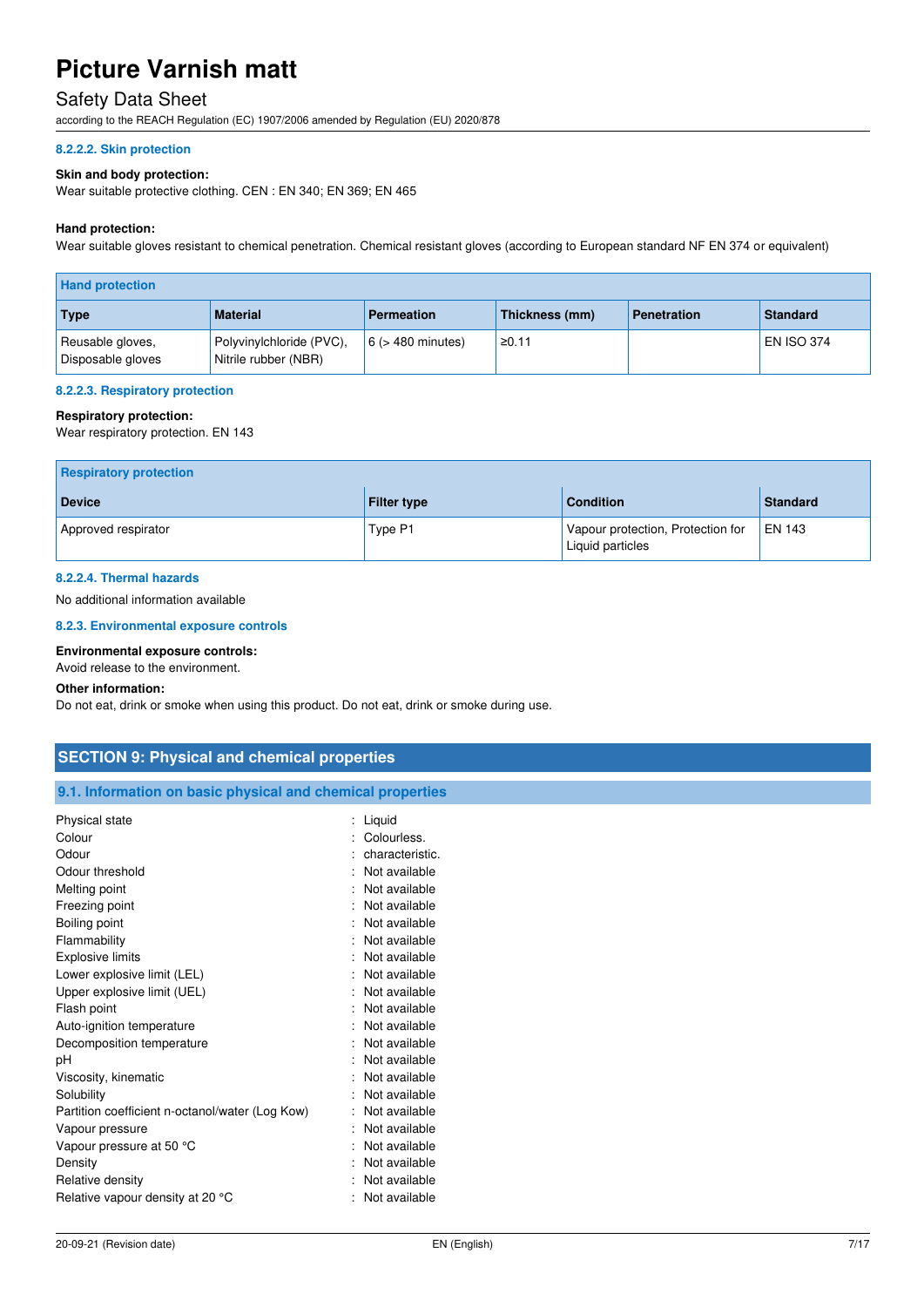### Safety Data Sheet

according to the REACH Regulation (EC) 1907/2006 amended by Regulation (EU) 2020/878

| Particle size                  | : Not applicable |
|--------------------------------|------------------|
| Particle size distribution     | : Not applicable |
| Particle shape                 | : Not applicable |
| Particle aspect ratio          | : Not applicable |
| Particle aggregation state     | : Not applicable |
| Particle agglomeration state   | : Not applicable |
| Particle specific surface area | : Not applicable |
| Particle dustiness             | : Not applicable |

**9.2. Other information** 

#### **9.2.1. Information with regard to physical hazard classes**

No additional information available

### **9.2.2. Other safety characteristics**

No additional information available

### **SECTION 10: Stability and reactivity**

**10.1. Reactivity** 

Stable under normal conditions of use. Highly flammable liquid and vapour.

**10.2. Chemical stability** 

Stable under normal conditions.

**10.3. Possibility of hazardous reactions** 

No dangerous reactions known.

**10.4. Conditions to avoid** 

Keep away from heat and direct sunlight. Avoid contact with hot surfaces. Heat. No flames, no sparks. Eliminate all sources of ignition.

**10.5. Incompatible materials** 

Strong bases. Strong acids. Strong oxidation agent.

**10.6. Hazardous decomposition products** 

Combustion generates : Carbon oxides (CO, CO2).

| <b>SECTION 11: Toxicological information</b>                                    |                                                                                               |  |  |
|---------------------------------------------------------------------------------|-----------------------------------------------------------------------------------------------|--|--|
|                                                                                 | 11.1. Information on hazard classes as defined in Regulation (EC) No 1272/2008                |  |  |
| Acute toxicity (oral)<br>Acute toxicity (dermal)<br>Acute toxicity (inhalation) | : Not classified<br>: Not classified<br>: Not classified                                      |  |  |
|                                                                                 | Hydrocarbons, C9-C12, n-alkanes, iso-alkanes, cyclic, aromatic compounds (16.3%) (64742-82-1) |  |  |
| LD50 oral rat                                                                   | $> 5000$ mg/kg                                                                                |  |  |
| LD50 dermal rabbit                                                              | $>$ 2000 mg/kg                                                                                |  |  |
| ethanol; ethyl alcohol (64-17-5)                                                |                                                                                               |  |  |
| LD50 oral rat                                                                   | 6200 mg/kg                                                                                    |  |  |
| LD50 dermal rabbit                                                              | 20000 mg/kg                                                                                   |  |  |
| LC50 Inhalation - Rat (Vapours)                                                 | 95,6 mg/l/4h                                                                                  |  |  |
| Hydrocarbons, C9, aromatics (64742-95-6)                                        |                                                                                               |  |  |
| LD50 oral rat                                                                   | 3592 mg/kg                                                                                    |  |  |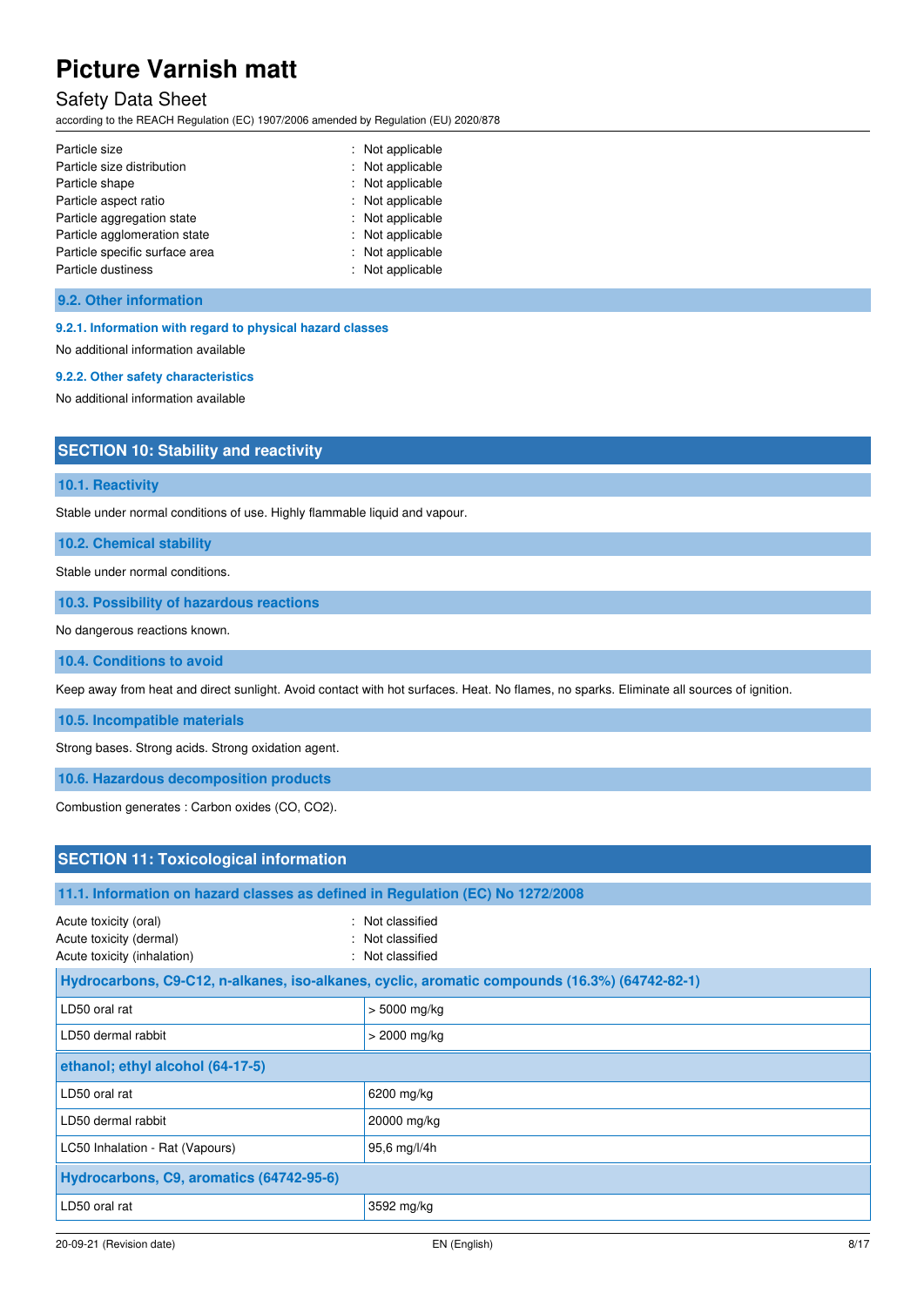# Safety Data Sheet

according to the REACH Regulation (EC) 1907/2006 amended by Regulation (EU) 2020/878

| Hydrocarbons, C9, aromatics (64742-95-6)               |                                                                                               |
|--------------------------------------------------------|-----------------------------------------------------------------------------------------------|
| LD50 dermal rabbit                                     | $>3160$ mg/kg                                                                                 |
| Skin corrosion/irritation                              | Causes skin irritation.                                                                       |
| Additional information                                 | Repeated exposure may cause skin dryness or cracking.                                         |
| Serious eye damage/irritation                          | Not classified                                                                                |
| Additional information                                 | Based on available data, the classification criteria are not met                              |
| Respiratory or skin sensitisation                      | Not classified                                                                                |
| Additional information                                 | Based on available data, the classification criteria are not met                              |
| Germ cell mutagenicity                                 | Not classified                                                                                |
| Additional information                                 | Based on available data, the classification criteria are not met                              |
| Carcinogenicity                                        | Not classified                                                                                |
| Additional information                                 | Based on available data, the classification criteria are not met                              |
| Reproductive toxicity                                  | Not classified<br>÷                                                                           |
| Additional information                                 | Based on available data, the classification criteria are not met                              |
| STOT-single exposure                                   | May cause drowsiness or dizziness. May cause respiratory irritation.                          |
|                                                        | Hydrocarbons, C9-C12, n-alkanes, iso-alkanes, cyclic, aromatic compounds (16.3%) (64742-82-1) |
| STOT-single exposure                                   | May cause drowsiness or dizziness.                                                            |
| acetone; propan-2-one; propanone (67-64-1)             |                                                                                               |
| STOT-single exposure                                   | May cause drowsiness or dizziness.                                                            |
| methanol (67-56-1)                                     |                                                                                               |
| STOT-single exposure                                   | Causes damage to organs.                                                                      |
| Hydrocarbons, C9, aromatics (64742-95-6)               |                                                                                               |
| STOT-single exposure                                   | May cause drowsiness or dizziness. May cause respiratory irritation.                          |
| STOT-repeated exposure                                 | Causes damage to organs through prolonged or repeated exposure.                               |
| Additional information                                 | Based on available data, the classification criteria are not met                              |
|                                                        | Hydrocarbons, C9-C12, n-alkanes, iso-alkanes, cyclic, aromatic compounds (16.3%) (64742-82-1) |
| STOT-repeated exposure                                 | Causes damage to organs (central nervous system) through prolonged or repeated<br>exposure.   |
| Aspiration hazard                                      | : May be fatal if swallowed and enters airways.                                               |
| 11.2. Information on other hazards                     |                                                                                               |
| 11.2.1. Endocrine disrupting properties                |                                                                                               |
| No additional information available                    |                                                                                               |
| 11.2.2. Other information                              |                                                                                               |
| Potential adverse human health effects and<br>symptoms | Based on available data, the classification criteria are not met                              |
| Other information                                      | : Risk of aspiration pneumonia                                                                |

| <b>SECTION 12: Ecological information</b>                                                                                                              |                                                                                                                                                                                    |
|--------------------------------------------------------------------------------------------------------------------------------------------------------|------------------------------------------------------------------------------------------------------------------------------------------------------------------------------------|
| 12.1. Toxicity                                                                                                                                         |                                                                                                                                                                                    |
| Ecology - general<br>Ecology - water<br>Hazardous to the aquatic environment, short-term<br>(acute)<br>Hazardous to the aquatic environment, long-term | : Toxic to aquatic life with long lasting effects.<br>: Toxic to aquatic life with long lasting effects.<br>: Not classified<br>: Toxic to aquatic life with long lasting effects. |
| (chronic)                                                                                                                                              | Hydrocarbons, C9-C12, n-alkanes, iso-alkanes, cyclic, aromatic compounds (16.3%) (64742-82-1)                                                                                      |
| EC50 - Crustacea [1]                                                                                                                                   | 7,8 g/l                                                                                                                                                                            |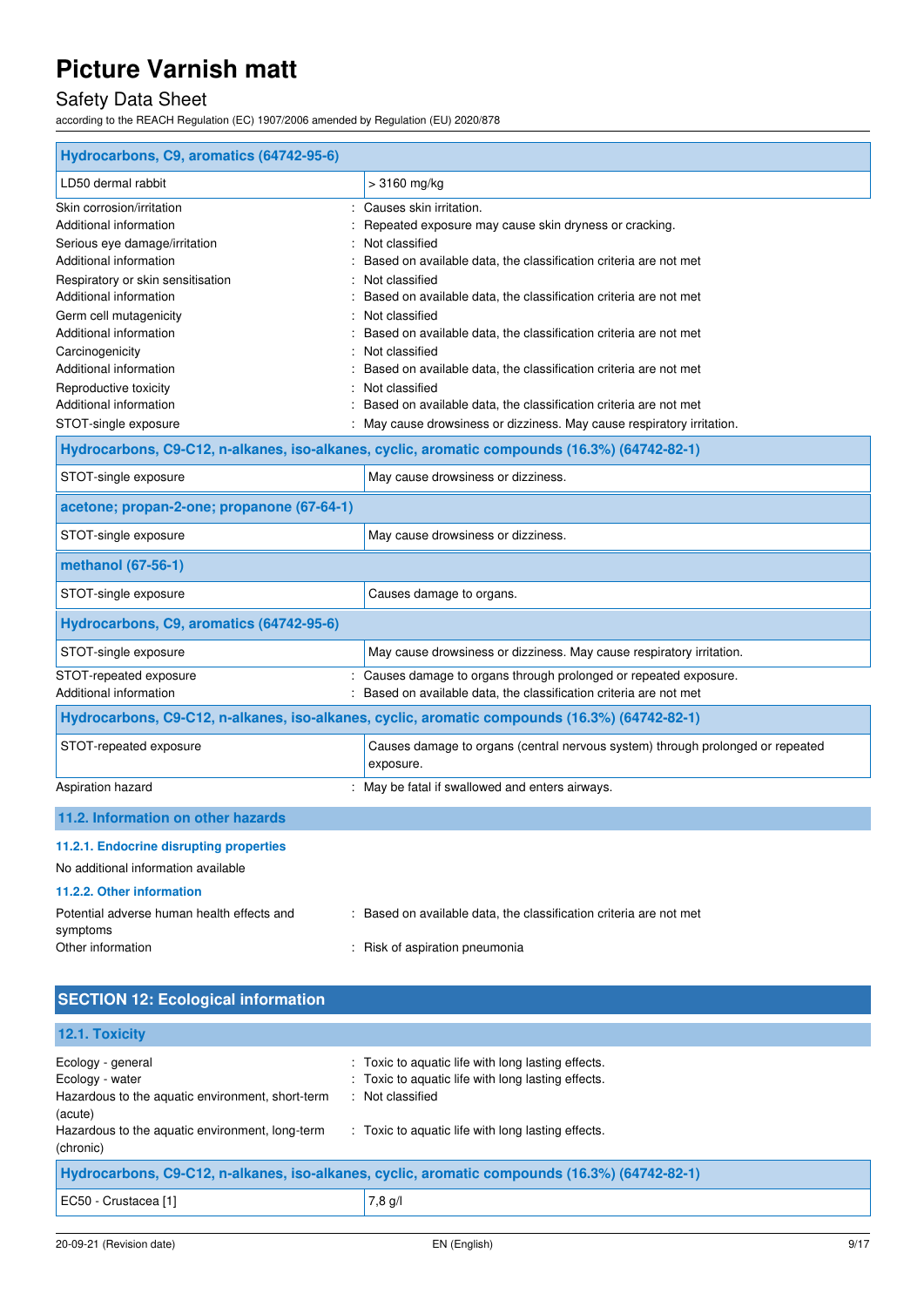# Safety Data Sheet

according to the REACH Regulation (EC) 1907/2006 amended by Regulation (EU) 2020/878

| Hydrocarbons, C9-C12, n-alkanes, iso-alkanes, cyclic, aromatic compounds (16.3%) (64742-82-1) |                                                         |  |
|-----------------------------------------------------------------------------------------------|---------------------------------------------------------|--|
| EC50 - Other aquatic organisms [1]                                                            | $3,59$ g/l                                              |  |
| ethanol; ethyl alcohol (64-17-5)                                                              |                                                         |  |
| LC50 - Fish [1]                                                                               | 8140 mg/l 48 h                                          |  |
| EC50 - Crustacea [1]                                                                          | $9268 - 14221$ mg/l 48 h                                |  |
| EC50 - Crustacea [2]                                                                          | 65 mg/l 72 h                                            |  |
| ErC50 algae                                                                                   | 1450 mg/l 8 d                                           |  |
| Hydrocarbons, C9, aromatics (64742-95-6)                                                      |                                                         |  |
| LC50 - Fish [1]                                                                               | $9,2$ mg/l                                              |  |
| EC50 - Crustacea [1]                                                                          | $3,2$ mg/l                                              |  |
| ErC50 algae                                                                                   | $2,6 - 2,9$ mg/l                                        |  |
| NOEC chronic fish                                                                             | 1,23 mg/l                                               |  |
| 12.2. Persistence and degradability                                                           |                                                         |  |
| <b>Picture Varnish matt</b>                                                                   |                                                         |  |
| Persistence and degradability                                                                 | May cause long-term adverse effects in the environment. |  |
| ethanol; ethyl alcohol (64-17-5)                                                              |                                                         |  |
| Biochemical oxygen demand (BOD)                                                               | $0,9 - 1,67$ g O <sub>2</sub> /g substance              |  |
| BOD (% of ThOD)                                                                               | 94 % ThOD                                               |  |
| 12.3. Bioaccumulative potential                                                               |                                                         |  |
| <b>Picture Varnish matt</b>                                                                   |                                                         |  |
| Bioaccumulative potential                                                                     | Not established.                                        |  |
| 12.4. Mobility in soil                                                                        |                                                         |  |
| No additional information available                                                           |                                                         |  |
| 12.5. Results of PBT and vPvB assessment                                                      |                                                         |  |
| <b>Picture Varnish matt</b>                                                                   |                                                         |  |
| This substance/mixture does not meet the PBT criteria of REACH regulation, annex XIII         |                                                         |  |
| This substance/mixture does not meet the vPvB criteria of REACH regulation, annex XIII        |                                                         |  |
| 12.6. Endocrine disrupting properties                                                         |                                                         |  |
| No additional information available                                                           |                                                         |  |
| 12.7. Other adverse effects                                                                   |                                                         |  |

Additional information **interval information** : Avoid release to the environment.

| <b>SECTION 13: Disposal considerations</b> |                                                                           |  |
|--------------------------------------------|---------------------------------------------------------------------------|--|
| 13.1. Waste treatment methods              |                                                                           |  |
| Product/Packaging disposal recommendations | : Dispose in a safe manner in accordance with local/national regulations. |  |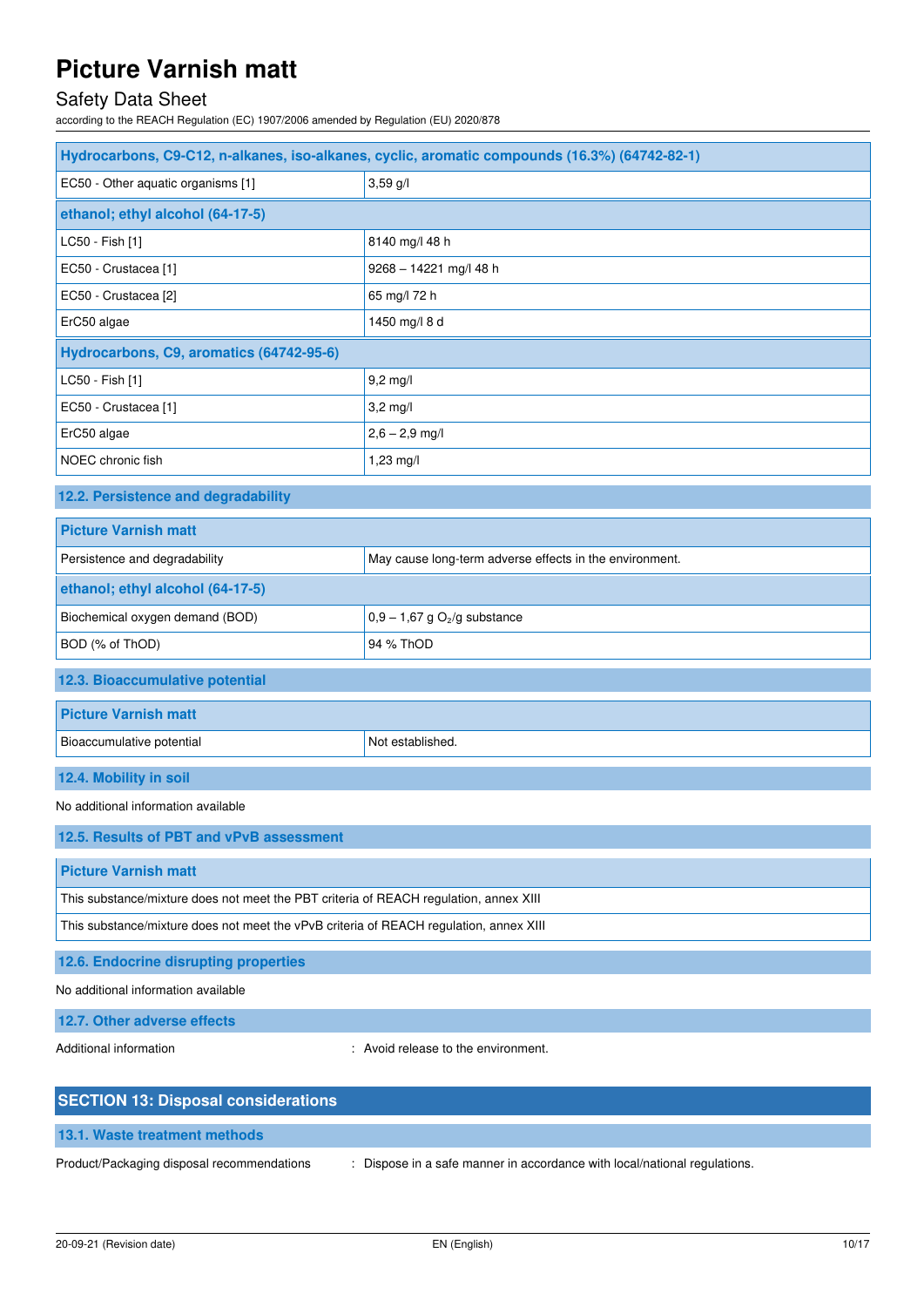### Safety Data Sheet

according to the REACH Regulation (EC) 1907/2006 amended by Regulation (EU) 2020/878

| Additional information    | : Handle empty containers with care because residual vapours are flammable. Empty<br>containers should be taken for recycle, recovery or waste in accordance with local<br>regulation. Flammable vapours may accumulate in the container. |
|---------------------------|-------------------------------------------------------------------------------------------------------------------------------------------------------------------------------------------------------------------------------------------|
| Ecology - waste materials | : Avoid release to the environment.                                                                                                                                                                                                       |
|                           |                                                                                                                                                                                                                                           |

### **SECTION 14: Transport information**

| In accordance with ADR / IMDG / IATA / ADN / RID                                                                                                                                                                               |                                                                                                                                                     |                                                                                                                                                                                 |                                                                                                                                                                                                    |                                                                                                                                                                                                     |  |  |
|--------------------------------------------------------------------------------------------------------------------------------------------------------------------------------------------------------------------------------|-----------------------------------------------------------------------------------------------------------------------------------------------------|---------------------------------------------------------------------------------------------------------------------------------------------------------------------------------|----------------------------------------------------------------------------------------------------------------------------------------------------------------------------------------------------|-----------------------------------------------------------------------------------------------------------------------------------------------------------------------------------------------------|--|--|
| <b>ADR</b>                                                                                                                                                                                                                     | <b>IMDG</b>                                                                                                                                         | <b>IATA</b>                                                                                                                                                                     | <b>ADN</b>                                                                                                                                                                                         | <b>RID</b>                                                                                                                                                                                          |  |  |
|                                                                                                                                                                                                                                | 14.1. UN number or ID number                                                                                                                        |                                                                                                                                                                                 |                                                                                                                                                                                                    |                                                                                                                                                                                                     |  |  |
| <b>UN 1263</b>                                                                                                                                                                                                                 | <b>UN 1263</b>                                                                                                                                      | <b>UN 1263</b>                                                                                                                                                                  | <b>UN 1263</b>                                                                                                                                                                                     | <b>UN 1263</b>                                                                                                                                                                                      |  |  |
| 14.2. UN proper shipping name                                                                                                                                                                                                  |                                                                                                                                                     |                                                                                                                                                                                 |                                                                                                                                                                                                    |                                                                                                                                                                                                     |  |  |
| PAINT / PAINT RELATED<br>MATERIAL (CONTAINS ;<br>Hydrocarbons, C9-C12, n-<br>alkanes, iso-alkanes, cyclic,<br>aromatic compounds (2-<br>25%)                                                                                   | <b>PAINT RELATED</b><br>MATERIAL (CONTAINS ;<br>Hydrocarbons, C9-C12, n-<br>alkanes, iso-alkanes, cyclic,<br>aromatic compounds (2-<br>25%)         | Paint (CONTAINS;<br>Hydrocarbons, C9-C12, n-<br>alkanes, iso-alkanes, cyclic,<br>aromatic compounds (2-<br>25%)                                                                 | <b>PAINT RELATED</b><br>MATERIAL (CONTAINS ;<br>Hydrocarbons, C9-C12, n-<br>alkanes, iso-alkanes, cyclic,<br>aromatic compounds (2-<br>25%)                                                        | <b>PAINT RELATED</b><br>MATERIAL (CONTAINS;<br>Hydrocarbons, C9-C12, n-<br>alkanes, iso-alkanes, cyclic,<br>aromatic compounds (2-<br>25%)                                                          |  |  |
| <b>Transport document description</b>                                                                                                                                                                                          |                                                                                                                                                     |                                                                                                                                                                                 |                                                                                                                                                                                                    |                                                                                                                                                                                                     |  |  |
| UN 1263 PAINT / PAINT<br><b>RELATED MATERIAL</b><br>(CONTAINS;<br>Hydrocarbons, C9-C12, n-<br>alkanes, iso-alkanes, cyclic,<br>aromatic compounds (2-<br>$25\%)$ , 3, II, (D/E),<br><b>ENVIRONMENTALLY</b><br><b>HAZARDOUS</b> | UN 1263 PAINT RELATED<br>MATERIAL (CONTAINS;<br>Hydrocarbons, C9-C12, n-<br>alkanes, iso-alkanes, cyclic,<br>aromatic compounds (2-<br>25%)), 3, II | UN 1263 Paint (CONTAINS<br>; Hydrocarbons, C9-C12, n-<br>alkanes, iso-alkanes, cyclic,<br>aromatic compounds (2-<br>25%)), 3, II,<br><b>ENVIRONMENTALLY</b><br><b>HAZARDOUS</b> | UN 1263 PAINT RELATED<br>MATERIAL (CONTAINS;<br>Hydrocarbons, C9-C12, n-<br>alkanes, iso-alkanes, cyclic,<br>aromatic compounds (2-<br>25%)), 3, II,<br><b>ENVIRONMENTALLY</b><br><b>HAZARDOUS</b> | UN 1263 PAINT RELATED<br>MATERIAL (CONTAINS ;<br>Hydrocarbons, C9-C12, n-<br>alkanes, iso-alkanes, cyclic,<br>aromatic compounds (2-<br>25%)), 3, II,<br><b>ENVIRONMENTALLY</b><br><b>HAZARDOUS</b> |  |  |
| 14.3. Transport hazard class(es)                                                                                                                                                                                               |                                                                                                                                                     |                                                                                                                                                                                 |                                                                                                                                                                                                    |                                                                                                                                                                                                     |  |  |
| 3                                                                                                                                                                                                                              | 3                                                                                                                                                   | 3                                                                                                                                                                               | $\mathbf{3}$                                                                                                                                                                                       | 3                                                                                                                                                                                                   |  |  |
|                                                                                                                                                                                                                                |                                                                                                                                                     |                                                                                                                                                                                 |                                                                                                                                                                                                    |                                                                                                                                                                                                     |  |  |
| 14.4. Packing group                                                                                                                                                                                                            |                                                                                                                                                     |                                                                                                                                                                                 |                                                                                                                                                                                                    |                                                                                                                                                                                                     |  |  |
| $\mathbf{H}$                                                                                                                                                                                                                   | $\mathbf{II}$                                                                                                                                       | $\mathbf{II}$                                                                                                                                                                   | $\mathbf{H}$                                                                                                                                                                                       | $\mathbf{H}$                                                                                                                                                                                        |  |  |
| <b>14.5. Environmental hazards</b>                                                                                                                                                                                             |                                                                                                                                                     |                                                                                                                                                                                 |                                                                                                                                                                                                    |                                                                                                                                                                                                     |  |  |
| Dangerous for the<br>environment: Yes                                                                                                                                                                                          | Dangerous for the<br>environment: Yes<br>Marine pollutant: No                                                                                       | Dangerous for the<br>environment: Yes                                                                                                                                           | Dangerous for the<br>environment: Yes                                                                                                                                                              | Dangerous for the<br>environment: Yes                                                                                                                                                               |  |  |
| No supplementary information available                                                                                                                                                                                         |                                                                                                                                                     |                                                                                                                                                                                 |                                                                                                                                                                                                    |                                                                                                                                                                                                     |  |  |

### **14.6. Special precautions for user**

#### **Overland transport**

| Classification code (ADR)                           | $\therefore$ F1       |
|-----------------------------------------------------|-----------------------|
| Special provisions (ADR)                            | : 163, 367, 640D, 650 |
| Limited quantities (ADR)                            | : 51                  |
| Excepted quantities (ADR)                           | $\pm$ E2              |
| Packing instructions (ADR)                          | : P001, IBC02, R001   |
| Special packing provisions (ADR)                    | $:$ PP1               |
| Mixed packing provisions (ADR)                      | :MP19                 |
| Portable tank and bulk container instructions (ADR) | : T4                  |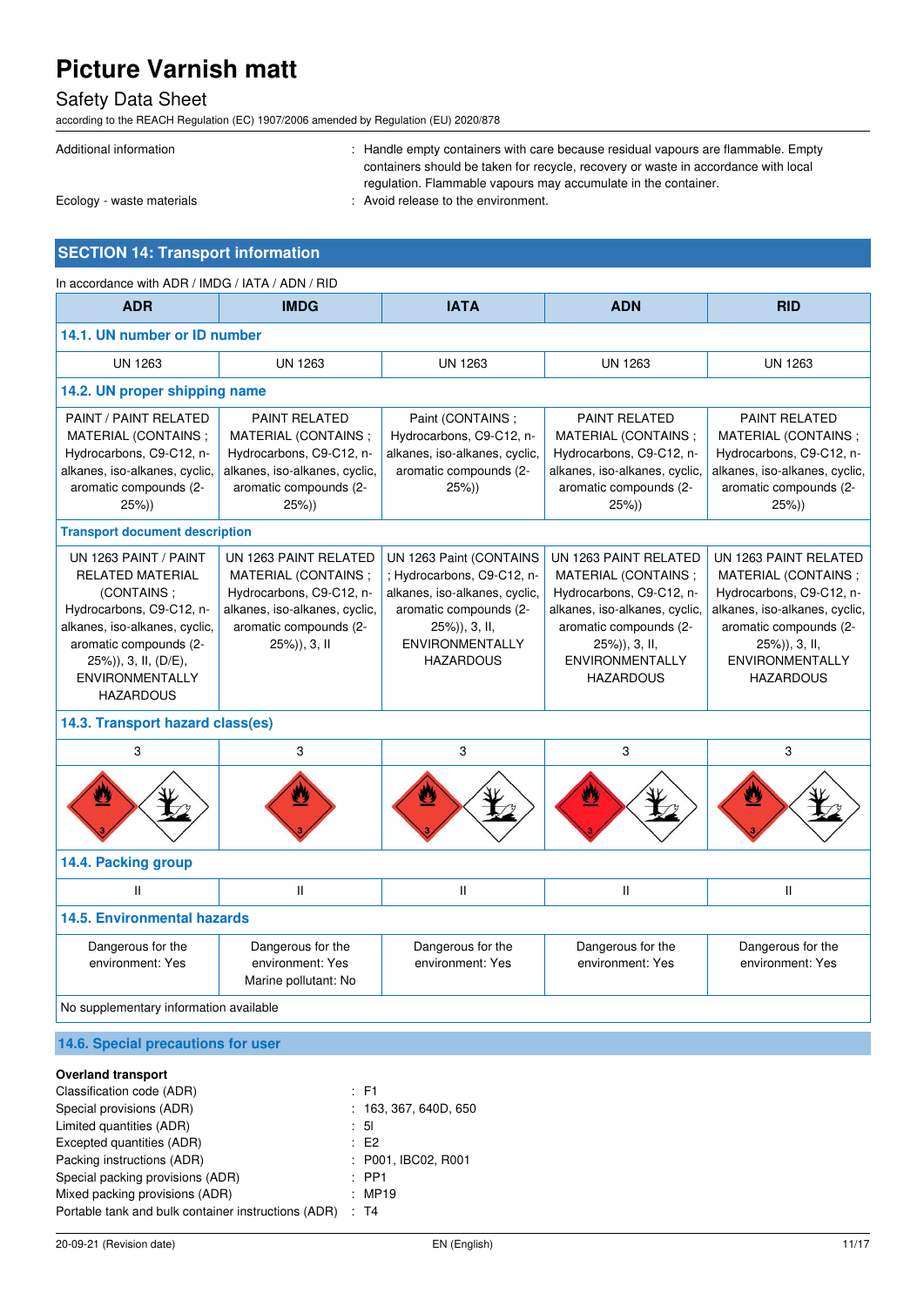# Safety Data Sheet

according to the REACH Regulation (EC) 1907/2006 amended by Regulation (EU) 2020/878

| Portable tank and bulk container special provisions : TP1, TP8, TP28<br>(ADR)                              |                                                        |
|------------------------------------------------------------------------------------------------------------|--------------------------------------------------------|
| Tank code (ADR)                                                                                            | : LGBF                                                 |
| Vehicle for tank carriage                                                                                  | : FL                                                   |
| Transport category (ADR)                                                                                   | $\therefore$ 2                                         |
| Special provisions for carriage - Packages (ADR)                                                           | : V12                                                  |
| Special provisions for carriage - Operation (ADR)                                                          | : S2, S20                                              |
| Hazard identification number (Kemler No.)                                                                  | : 33                                                   |
| Orange plates                                                                                              | 33                                                     |
|                                                                                                            |                                                        |
|                                                                                                            | 263                                                    |
| Tunnel restriction code (ADR)                                                                              | : D/E                                                  |
| <b>Transport by sea</b>                                                                                    |                                                        |
| Special provisions (IMDG)                                                                                  | : 163,367                                              |
| Limited quantities (IMDG)                                                                                  | : 5L                                                   |
| Excepted quantities (IMDG)                                                                                 | E2                                                     |
| Packing instructions (IMDG)                                                                                | : P001                                                 |
| Special packing provisions (IMDG)                                                                          | $:$ PP1                                                |
| IBC packing instructions (IMDG)<br>Tank instructions (IMDG)                                                | : IBCO2<br>: T4                                        |
| Tank special provisions (IMDG)                                                                             | : TP1, TP8, TP28                                       |
| EmS-No. (Fire)                                                                                             | : F-E                                                  |
| EmS-No. (Spillage)                                                                                         | $: S-E$                                                |
| Stowage category (IMDG)                                                                                    | $\therefore$ B                                         |
| Properties and observations (IMDG)                                                                         | : Miscibility with water depends upon the composition. |
| MFAG-No                                                                                                    | : 127,128                                              |
| Air transport                                                                                              |                                                        |
| PCA Excepted quantities (IATA)                                                                             | E2                                                     |
| PCA Limited quantities (IATA)                                                                              | : Y341                                                 |
| PCA limited quantity max net quantity (IATA)                                                               | : 1L<br>:353                                           |
| PCA packing instructions (IATA)<br>PCA max net quantity (IATA)                                             | : 5L                                                   |
| CAO packing instructions (IATA)                                                                            | : 364                                                  |
| CAO max net quantity (IATA)                                                                                | : 60L                                                  |
| Special provisions (IATA)                                                                                  | : A3, A72, A192                                        |
| ERG code (IATA)                                                                                            | : 3L                                                   |
| Inland waterway transport                                                                                  |                                                        |
| Classification code (ADN)                                                                                  | $\div$ F1                                              |
| Special provisions (ADN)                                                                                   | : 163, 367, 640C, 650                                  |
| Limited quantities (ADN)                                                                                   | : 5L<br>E2                                             |
| Excepted quantities (ADN)<br>Equipment required (ADN)                                                      | $:$ PP, EX, A                                          |
| Ventilation (ADN)                                                                                          | : VE01                                                 |
| Number of blue cones/lights (ADN)                                                                          | $\therefore$ 1                                         |
| Rail transport                                                                                             |                                                        |
| Classification code (RID)                                                                                  | $\therefore$ F1                                        |
| Special provisions (RID)                                                                                   | : 163, 367, 640C, 650                                  |
| Limited quantities (RID)                                                                                   | : 5L                                                   |
| Excepted quantities (RID)                                                                                  | E2                                                     |
| Packing instructions (RID)                                                                                 | : P001                                                 |
| Special packing provisions (RID)                                                                           | $:$ PP1                                                |
| Mixed packing provisions (RID)                                                                             | : MP19                                                 |
| Portable tank and bulk container instructions (RID)<br>Portable tank and bulk container special provisions | : T4<br>$:$ TP1, TP8, TP28                             |
| (RID)                                                                                                      |                                                        |
| Tank codes for RID tanks (RID)                                                                             | : L1.5BN                                               |
| Transport category (RID)                                                                                   | : 2                                                    |
|                                                                                                            |                                                        |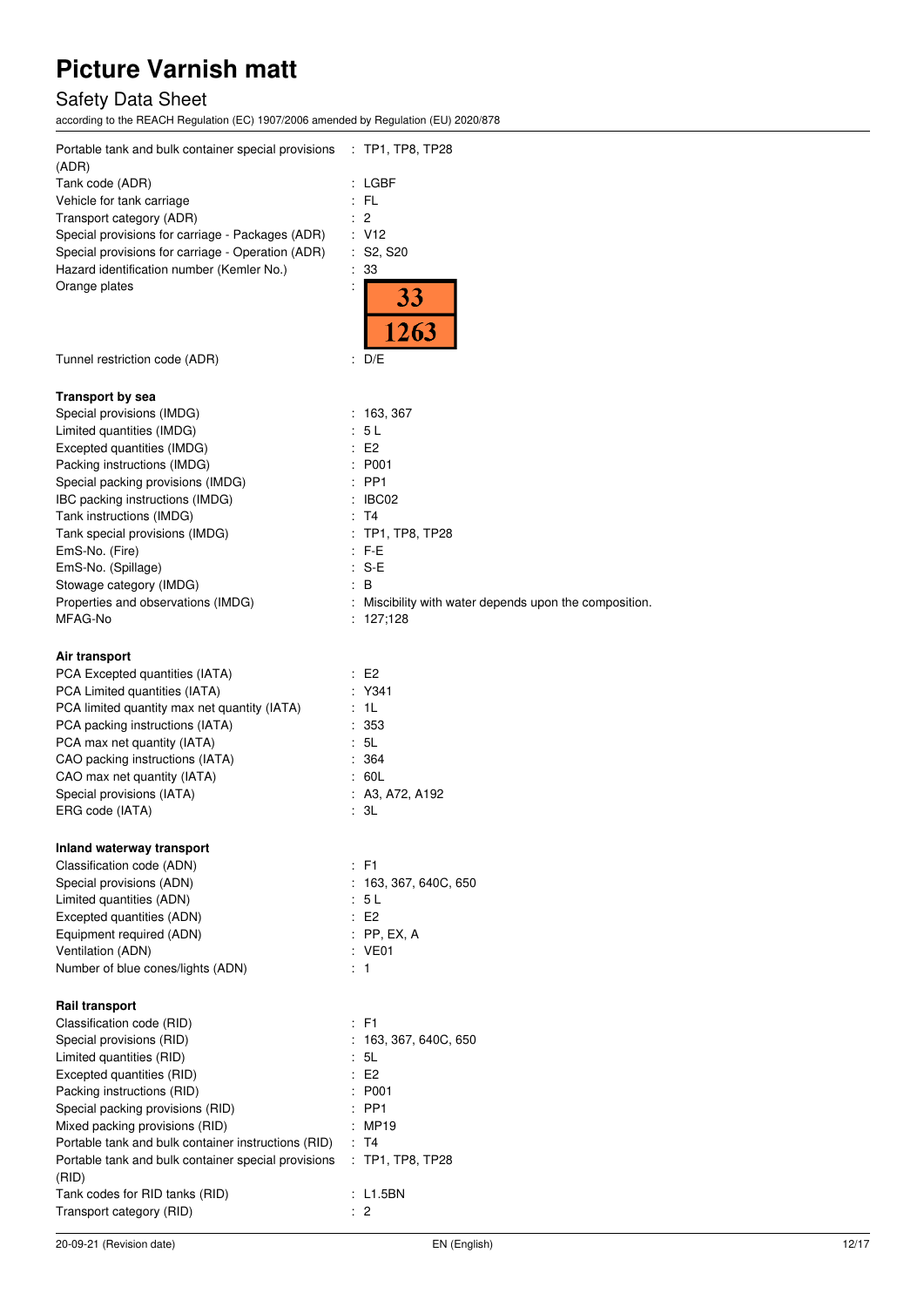### Safety Data Sheet

according to the REACH Regulation (EC) 1907/2006 amended by Regulation (EU) 2020/878

| Special provisions for carriage – Packages (RID) | : W12 |
|--------------------------------------------------|-------|
| Colis express (express parcels) (RID)            | : CE7 |
| Hazard identification number (RID)               | : 33  |

**14.7. Maritime transport in bulk according to IMO instruments** 

Not applicable

#### **SECTION 15: Regulatory information**

#### **15.1. Safety, health and environmental regulations/legislation specific for the substance or mixture**

#### **15.1.1. EU-Regulations**

#### **EU restriction list (REACH Annex XVII)**

| Reference code | <b>Applicable on</b>                                                                                                                                                                                         |
|----------------|--------------------------------------------------------------------------------------------------------------------------------------------------------------------------------------------------------------|
| 3(a)           | Picture Varnish matt ; Hydrocarbons, C9-C12, n-alkanes, iso-alkanes, cyclic, aromatic compounds (16.3%) ; acetone;<br>propan-2-one; propanone; ethanol; ethyl alcohol; methanol; Hydrocarbons, C9, aromatics |
| 3(b)           | Picture Varnish matt; Hydrocarbons, C9-C12, n-alkanes, iso-alkanes, cyclic, aromatic compounds (16.3%); acetone;<br>propan-2-one; propanone; methanol; Hydrocarbons, C9, aromatics                           |
| 3(c)           | Picture Varnish matt; Hydrocarbons, C9-C12, n-alkanes, iso-alkanes, cyclic, aromatic compounds (16.3%);<br>Hydrocarbons, C9, aromatics                                                                       |
| 40.            | Picture Varnish matt; Hydrocarbons, C9-C12, n-alkanes, iso-alkanes, cyclic, aromatic compounds (16.3%); acetone;<br>propan-2-one; propanone; ethanol; ethyl alcohol; methanol; Hydrocarbons, C9, aromatics   |
| 69.            | methanol                                                                                                                                                                                                     |

Contains no substance on the REACH candidate list

Contains no REACH Annex XIV substances

Contains no substance subject to Regulation (EU) No 649/2012 of the European Parliament and of the Council of 4 July 2012 concerning the export and import of hazardous chemicals.

Contains no substance subject to Regulation (EU) No 2019/1021 of the European Parliament and of the Council of 20 June 2019 on persistent organic pollutants

Contains substance subject to Regulation (EU) 2019/1148 of the European Parliament and of the Council of 20 June 2019 on the marketing and use of explosives precursors.

ANNEX II REPORTABLE EXPLOSIVES PRECURSORS

List of substances on their own or in mixtures or in substances for which suspicious transactions and significant disappearances and thefts are to be reported to the relevant national contact point within 24 hours.

| <b>Name</b> | <b>CAS-No.</b> | <b>Combined</b><br><b>Nomenclature</b><br>  code (CN) | Combined Nomenclature code for mixture without<br>constituents which would determine classification under<br>another CN code |
|-------------|----------------|-------------------------------------------------------|------------------------------------------------------------------------------------------------------------------------------|
| Acetone     | 67-64-1        | 2914 11 00                                            | ex 3824 99 92                                                                                                                |

Please see https://ec.europa.eu/home-affairs/system/files/2021-05/list\_of\_competent\_authorities\_and\_national\_contact\_points\_en.pdf

#### **Directive 2012/18/EU (SEVESO III)**

| <b>Seveso III Part I (Categories of dangerous substances)</b>                                                                                                                                                                                                                               | <b>Qualifying quantity (tonnes)</b> |                   |  |
|---------------------------------------------------------------------------------------------------------------------------------------------------------------------------------------------------------------------------------------------------------------------------------------------|-------------------------------------|-------------------|--|
|                                                                                                                                                                                                                                                                                             | <b>Lower-tier</b>                   | <b>Upper-tier</b> |  |
| <b>P5a FLAMMABLE LIQUIDS</b><br>$\Box$ Flammable liquids, Category 1, or<br>$-$ Flammable liquids Category 2 or 3 maintained at a temperature above their boiling<br>point, or<br>$\sim$ Other liquids with a flash point ≤ 60 °C, maintained at a temperature above their boiling<br>point | 10                                  | -50               |  |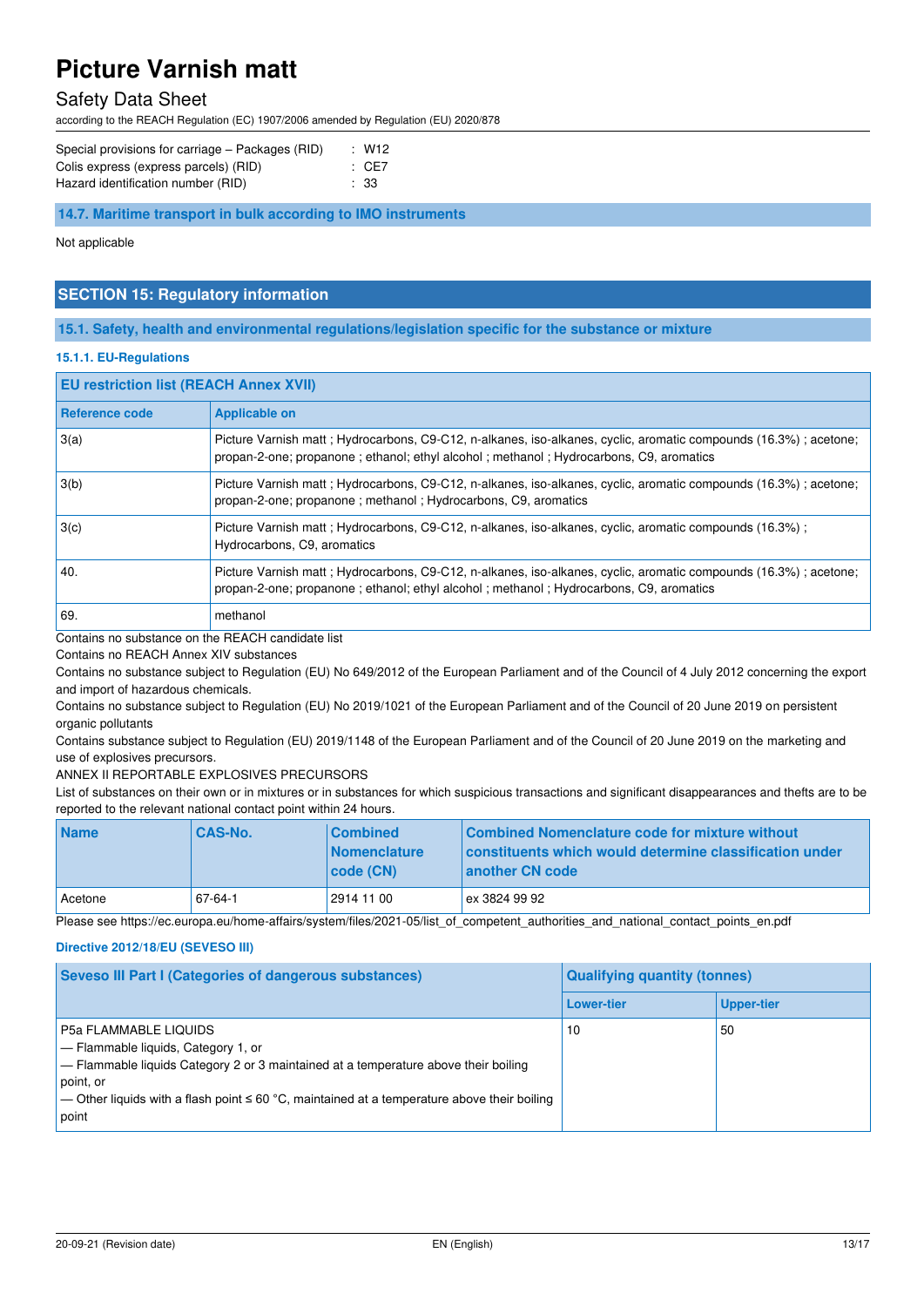### Safety Data Sheet

according to the REACH Regulation (EC) 1907/2006 amended by Regulation (EU) 2020/878

| <b>Seveso III Part I (Categories of dangerous substances)</b>                                                                                                                                                                                                                                                                                                       | <b>Qualifying quantity (tonnes)</b> |                   |  |
|---------------------------------------------------------------------------------------------------------------------------------------------------------------------------------------------------------------------------------------------------------------------------------------------------------------------------------------------------------------------|-------------------------------------|-------------------|--|
|                                                                                                                                                                                                                                                                                                                                                                     | <b>Lower-tier</b>                   | <b>Upper-tier</b> |  |
| P5b FLAMMABLE LIQUIDS<br>- Flammable liquids Category 2 or 3 where particular processing conditions, such as high<br>pressure or high temperature, may create major-accident hazards, or<br>— Other liquids with a flash point $\leq 60$ °C where particular processing conditions, such as<br>high pressure or high temperature, may create major-accident hazards | 50                                  | 200               |  |
| P5c FLAMMABLE LIQUIDS<br>Flammable liquids, Categories 2 or 3 not covered by P5a and P5b                                                                                                                                                                                                                                                                            | 5000                                | 50000             |  |
| E2 Hazardous to the Aquatic Environment in Category Chronic 2                                                                                                                                                                                                                                                                                                       | 200                                 | 500               |  |

#### **15.1.2. National regulations**

#### **Netherlands**

| SZW-lijst van kankerverwekkende stoffen                                                                       | : Hydrocarbons, C9-C12, n-alkanes, iso-alkanes, cyclic, aromatic compounds<br>(16.3%), ethanol; ethyl alcohol are listed |
|---------------------------------------------------------------------------------------------------------------|--------------------------------------------------------------------------------------------------------------------------|
| SZW-lijst van mutagene stoffen                                                                                | : Hydrocarbons, C9-C12, n-alkanes, iso-alkanes, cyclic, aromatic compounds (16.3%) is<br>listed                          |
| SZW-lijst van reprotoxische stoffen – Borstvoeding<br>SZW-lijst van reprotoxische stoffen -<br>Vruchtbaarheid | ethanol; ethyl alcohol is listed<br>: ethanol; ethyl alcohol is listed                                                   |
| SZW-lijst van reprotoxische stoffen - Ontwikkeling                                                            | ethanol; ethyl alcohol is listed                                                                                         |
|                                                                                                               |                                                                                                                          |

**15.2. Chemical safety assessment** 

No chemical safety assessment has been carried out

### **SECTION 16: Other information**

| <b>Indication of changes</b> |                                                                    |               |                 |
|------------------------------|--------------------------------------------------------------------|---------------|-----------------|
| <b>Section</b>               | <b>Changed item</b>                                                | <b>Change</b> | <b>Comments</b> |
|                              | Revision date                                                      | Modified      |                 |
|                              | Supersedes                                                         | Modified      |                 |
|                              | SDS EU format                                                      | Modified      |                 |
| 2.1                          | Classification according to Regulation (EC)<br>No. 1272/2008 [CLP] | Modified      |                 |
| 2.1                          | Adverse physicochemical, human health and<br>environmental effects | Modified      |                 |
| 2.2                          | Hazard statements (CLP)                                            | Modified      |                 |
| 2.2                          | Precautionary statements (CLP)                                     | Modified      |                 |
| 4.1                          | First-aid measures after eye contact                               | Modified      |                 |
| 4.1                          | First-aid measures after skin contact                              | Modified      |                 |
| 4.1                          | First-aid measures general                                         | Modified      |                 |
| 4.2                          | Symptoms/effects after skin contact                                | Modified      |                 |
| 5.1                          | Suitable extinguishing media                                       | Modified      |                 |
| 5.2                          | Hazardous decomposition products in case of<br>fire                | Modified      |                 |
| 5.3                          | Protection during firefighting                                     | Modified      |                 |
| 5.3                          | Firefighting instructions                                          | Added         |                 |
| 6.1                          | Protective equipment                                               | Modified      |                 |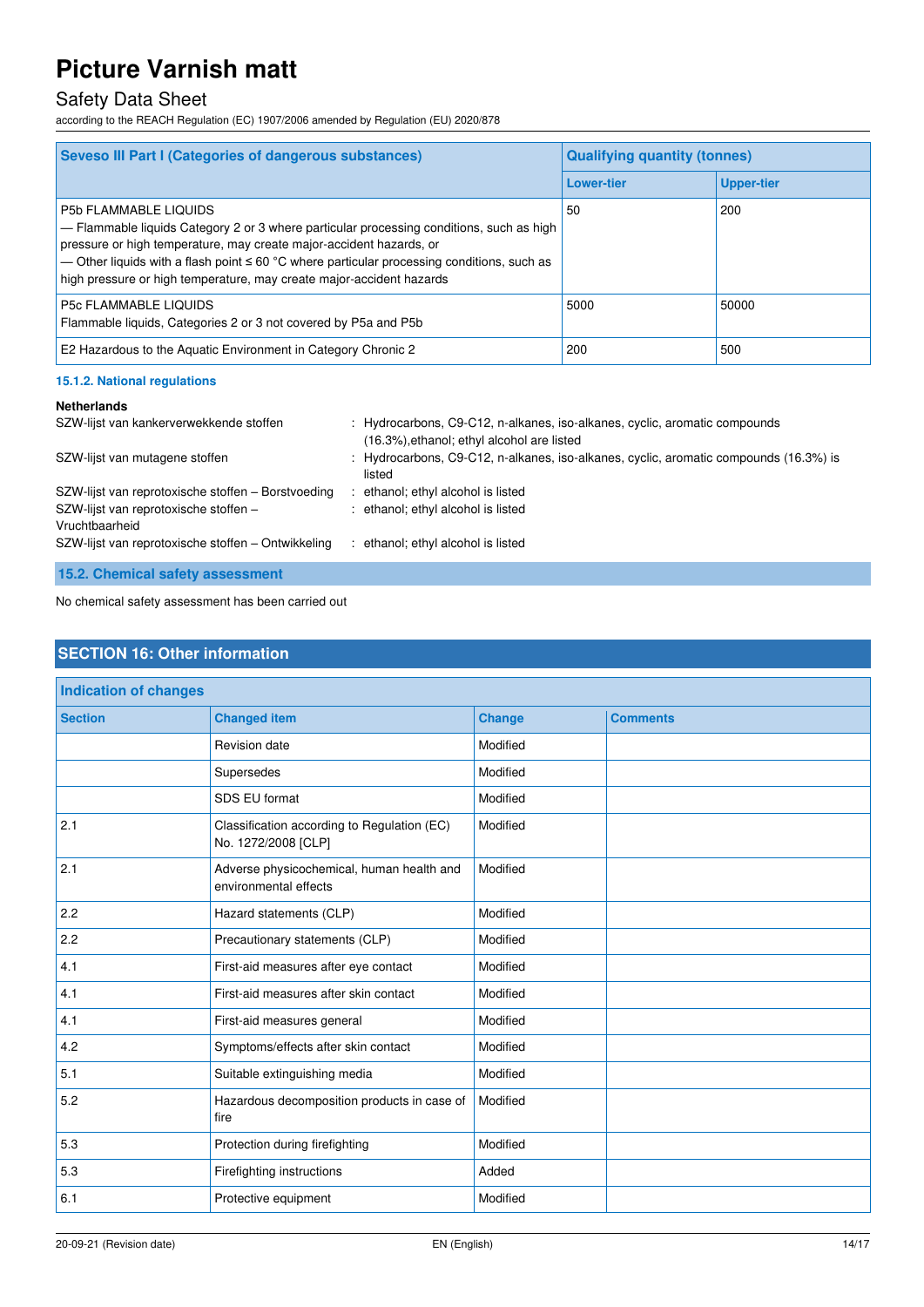# Safety Data Sheet

according to the REACH Regulation (EC) 1907/2006 amended by Regulation (EU) 2020/878

| <b>Indication of changes</b> |                                     |               |                 |
|------------------------------|-------------------------------------|---------------|-----------------|
| <b>Section</b>               | <b>Changed item</b>                 | <b>Change</b> | <b>Comments</b> |
| 6.1                          | Emergency procedures                | Added         |                 |
| 6.1                          | Emergency procedures                | Modified      |                 |
| 6.2                          | Environmental precautions           | Modified      |                 |
| 6.3                          | Methods for cleaning up             | Modified      |                 |
| 6.4                          | Reference to other sections (8, 13) | Modified      |                 |
| 7.1                          | Hygiene measures                    | Modified      |                 |
| 7.1                          | Precautions for safe handling       | Modified      |                 |
| 7.2                          | Storage conditions                  | Modified      |                 |
| 7.2                          | Incompatible products               | Modified      |                 |
| 8.2                          | Other information                   | Modified      |                 |
| 8.2                          | Skin and body protection            | Modified      |                 |
| 10.1                         | Reactivity                          | Modified      |                 |
| 10.3                         | Possibility of hazardous reactions  | Modified      |                 |
| 10.4                         | Conditions to avoid                 | Modified      |                 |
| 10.6                         | Hazardous decomposition products    | Modified      |                 |
| 12.2                         | Persistence and degradability       | Added         |                 |
| 12.3                         | Bioaccumulative potential           | Added         |                 |
| 13.1                         | Additional information              | Modified      |                 |
| 13.1                         | Waste disposal recommendations      | Added         |                 |
| 16                           | Abbreviations and acronyms          | Modified      |                 |
| 16                           | Data sources                        | Modified      |                 |

| <b>Abbreviations and acronyms:</b> |                                                                                     |  |  |  |
|------------------------------------|-------------------------------------------------------------------------------------|--|--|--|
| ADR                                | European Agreement concerning the International Carriage of Dangerous Goods by Road |  |  |  |
| <b>ATE</b>                         | <b>Acute Toxicity Estimate</b>                                                      |  |  |  |
| CAS                                | CAS (Chemical Abstracts Service) number                                             |  |  |  |
| <b>CLP</b>                         | Classification Labelling Packaging Regulation; Regulation (EC) No 1272/2008         |  |  |  |
|                                    | CMR: Carcinogeen, Mutageen, Reprotoxisch                                            |  |  |  |
|                                    | <b>CSA: Chemical Safety Assessment</b>                                              |  |  |  |
|                                    | <b>CSR: Chemical Safety Report</b>                                                  |  |  |  |
| <b>DNEL</b>                        | Derived-No Effect Level                                                             |  |  |  |
|                                    | EC50: Median Effective Concentration (required to induce a 50% effect)              |  |  |  |
|                                    | EINECS: European Inventory of Existing Commercial Chemical Substances               |  |  |  |
|                                    | GHS: Globally Harmonized System of Classification and Labelling of Chemicals        |  |  |  |
|                                    | IATA: International Air Transport Association                                       |  |  |  |
|                                    | IMDG: International Maritime Code for Dangerous Goods                               |  |  |  |
|                                    | LC50: Lethal concentration, 50 percent                                              |  |  |  |
|                                    | LD50: Lethal dose, 50 percent                                                       |  |  |  |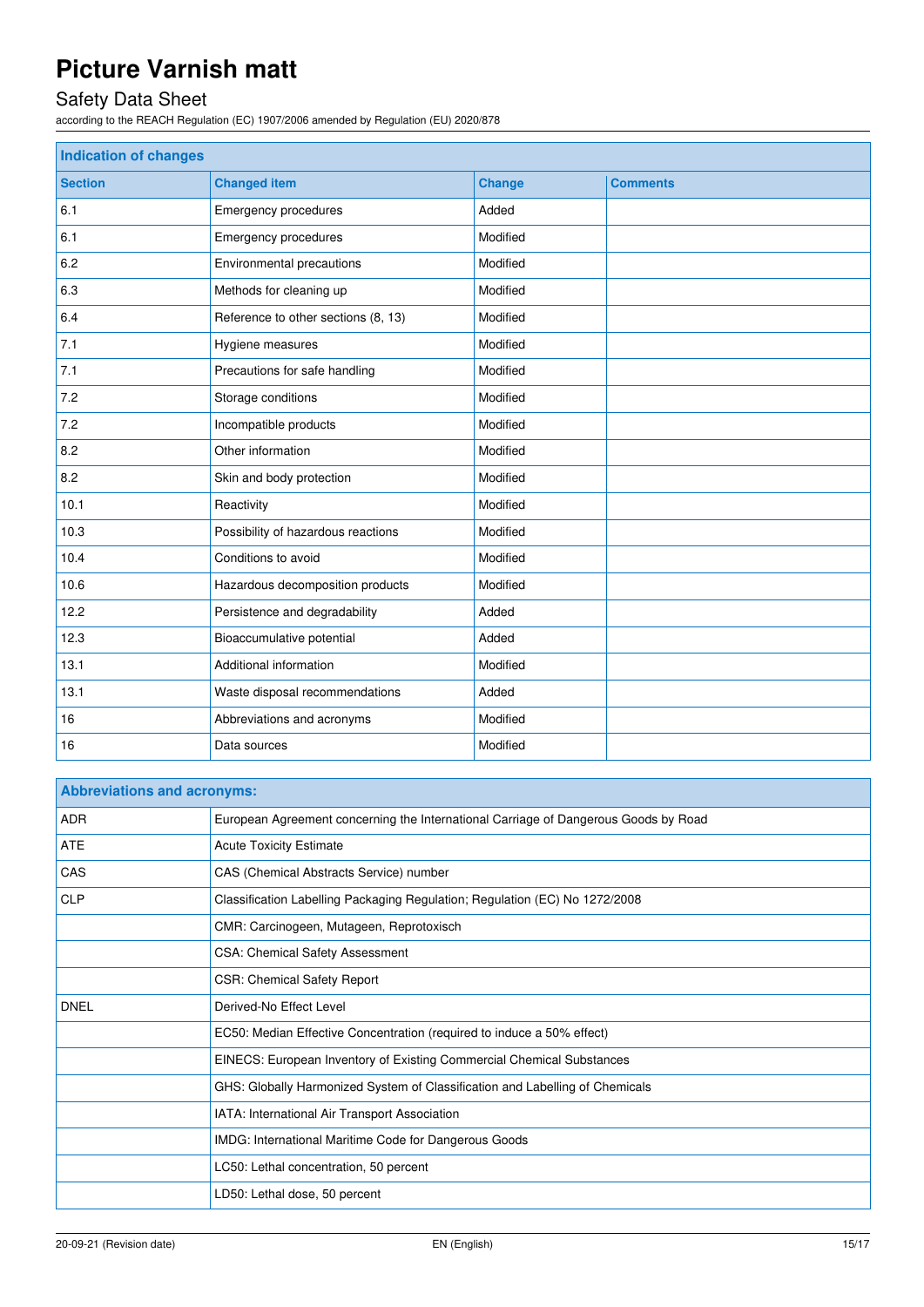### Safety Data Sheet

according to the REACH Regulation (EC) 1907/2006 amended by Regulation (EU) 2020/878

| <b>Abbreviations and acronyms:</b> |                                                                                                                                                                                        |  |  |
|------------------------------------|----------------------------------------------------------------------------------------------------------------------------------------------------------------------------------------|--|--|
| PBT                                | Persistent Bioaccumulative Toxic                                                                                                                                                       |  |  |
|                                    | PNEC: Predicted No Effect Concentration (for environment)                                                                                                                              |  |  |
|                                    | REACH: Registration, Evaluation and Authorisation of Chemical substances                                                                                                               |  |  |
|                                    | RID: Règlement international concernant le transport des marchandises dangereuses par chemin de fer (Regulations<br>Concerning the International Transport of Dangerous Goods by Rail) |  |  |
|                                    | SVHC: Substances of Very High Concern                                                                                                                                                  |  |  |
| vPvB                               | Very Persistent and Very Bioaccumulative                                                                                                                                               |  |  |
| <b>SDS</b>                         | Safety Data Sheet                                                                                                                                                                      |  |  |
| <b>CLP</b>                         | Classification Labelling Packaging Regulation; Regulation (EC) No 1272/2008                                                                                                            |  |  |
| <b>REACH</b>                       | Registration, Evaluation, Authorisation and Restriction of Chemicals Regulation (EC) No 1907/2006                                                                                      |  |  |
| <b>PBT</b>                         | Persistent Bioaccumulative Toxic                                                                                                                                                       |  |  |
| vPvB                               | Very Persistent and Very Bioaccumulative                                                                                                                                               |  |  |
| <b>ADN</b>                         | European Agreement concerning the International Carriage of Dangerous Goods by Inland Waterways                                                                                        |  |  |
| <b>ADR</b>                         | European Agreement concerning the International Carriage of Dangerous Goods by Road                                                                                                    |  |  |
| <b>IATA</b>                        | International Air Transport Association                                                                                                                                                |  |  |
| <b>IMDG</b>                        | International Maritime Dangerous Goods                                                                                                                                                 |  |  |
| <b>RID</b>                         | Regulations concerning the International Carriage of Dangerous Goods by Rail                                                                                                           |  |  |
| <b>LC50</b>                        | Median lethal concentration                                                                                                                                                            |  |  |
| LD50                               | Median lethal dose                                                                                                                                                                     |  |  |
| CAS                                | CAS (Chemical Abstracts Service) number                                                                                                                                                |  |  |
|                                    | EG-nr.: EINECS- en ELINCS-number                                                                                                                                                       |  |  |
|                                    | EINECS: European Inventory of Existing Commercial Substances                                                                                                                           |  |  |
|                                    | OEL: Occupational Exposure Limit                                                                                                                                                       |  |  |

Data sources **1997/2006** : ECHA (European Chemicals Agency). according to Regulation (EC) No. 1907/2006 (REACH) with its amendment Regulation (EU) 2020/878.

Other information **interest in the information** : DISCLAIMER OF LIABILITY The information in this SDS was obtained from sources which we believe are reliable. However, the information is provided without any warranty, express or implied, regarding its correctness. The conditions or methods of handling, storage, use or disposal of the product are beyond our control and may be beyond our knowledge. For this and other reasons, we do not assume responsibility and expressly disclaim liability for loss, damage or expense arising out of or in any way connected with the handling, storage, use or disposal of the product. This SDS was prepared and is to be used only for this product. If the product is used as a component in another product, this SDS information may not be applicable. REACH Disclaimer:

This information is based on current knowledge. Consistency of data in the SDS with CSR is considered, as far as the information is available at the time of compilation (cfr Revision date and Version number).

| <b>Full text of H- and EUH-statements:</b> |                                                                   |  |  |
|--------------------------------------------|-------------------------------------------------------------------|--|--|
| Acute Tox. 3 (Dermal)                      | Acute toxicity (dermal), Category 3                               |  |  |
| Acute Tox. 3 (Inhalation)                  | Acute toxicity (inhal.), Category 3                               |  |  |
| Acute Tox. 3 (Oral)                        | Acute toxicity (oral), Category 3                                 |  |  |
| Aquatic Chronic 2                          | Hazardous to the aquatic environment — Chronic Hazard, Category 2 |  |  |
| Asp. Tox. 1                                | Aspiration hazard, Category 1                                     |  |  |